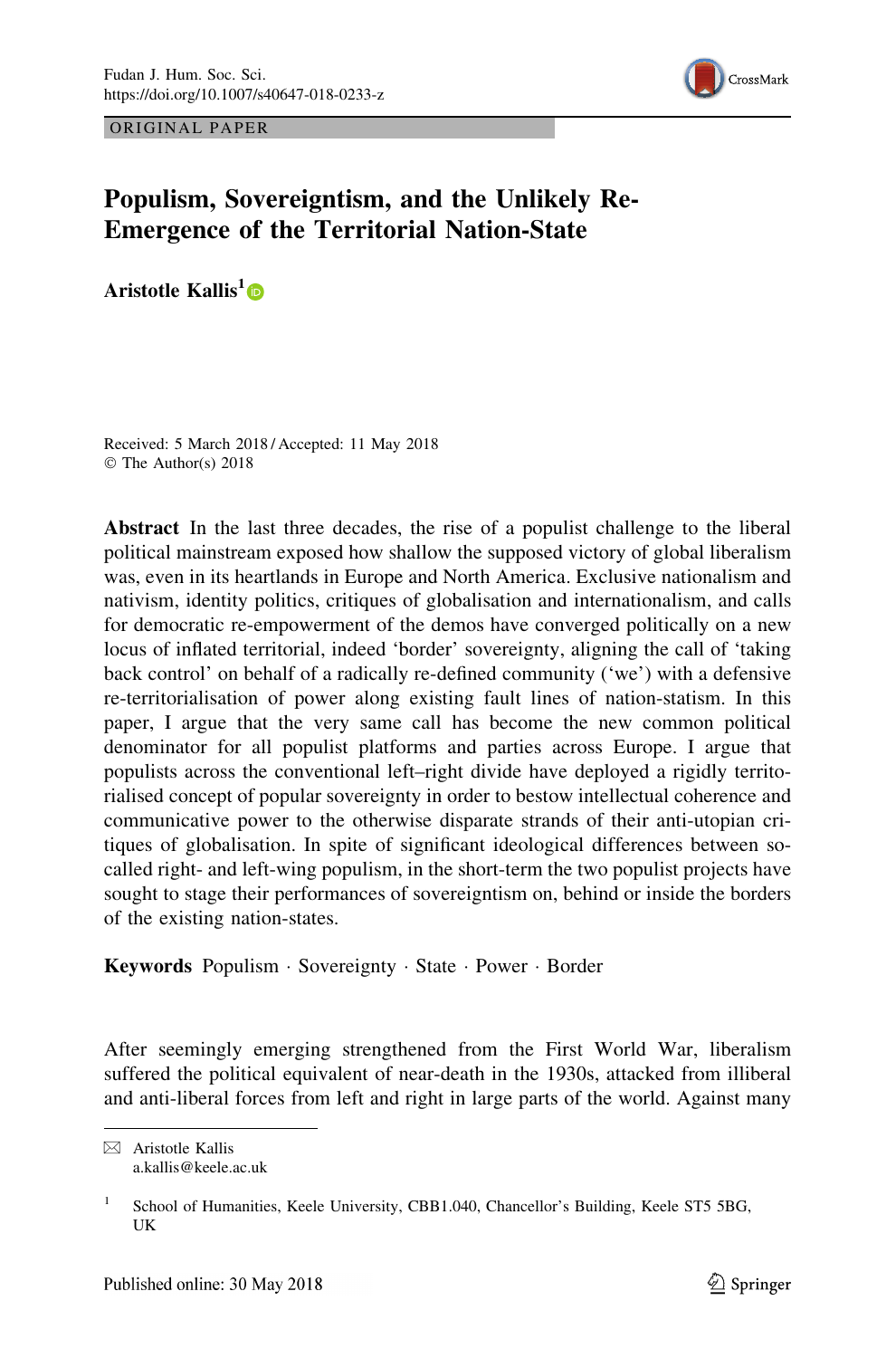odds, the period after 1945 gave liberalism a new lease of life. In spite of the division of the world into two ideological opposed camps, the liberal project flourished in 'the west', gathered momentum post-1968, became a seemingly unassailable 'regime of truth' by the end of the century, and sought to become a universalisable paradigm of political order on a global scale. The dramatic events of 1989–1991 surrounding the collapse of the Soviet bloc and the end of the Cold War nurtured the illusion of a near-victory for this very liberal project on a near-global scale (Fukuyama [2006](#page-15-0); Judis [2016](#page-16-0)).

Since the turn of the new millennium, however, the illusion has started to turn into a nightmare. The rise of a multifaceted populist challenge to the liberal political mainstream exposed how shallow the supposed victory of liberalism was, even in its heartlands in Europe and North America (Moffitt [2016](#page-16-0); Kaltwasser [2015\)](#page-16-0). Exclusive nationalism and nativism, identity politics, critiques of globalisation and internationalism, increasingly bolder re-assertions of localised sovereignty—all increased their noise and mounted challenges that have tested the liberal reflexes and found them crumbling. Amidst this challenge, the project of liberal universalism (in its various iterations as economic globalisation, universality of human rights, liberal internationalism, political federalism, cosmopolitanism, multiculturalism etc.—Charvet and Kaczynska-Nay [2008](#page-15-0)) came under sustained attack from a resurgent version of the paradigm of populist nation-statism. Sovereignty is at the very heart of this challenge; it is its primary justification, diagnosis, and roadmap of radical change for the future. 'Taking back control' is the standard rallying cry on behalf of a radically re-defined community ('we'). It became the—very effective, as it turned out—rallying cry for the campaign to take the United Kingdom out of the European Union during the 2016 referendum. But I will argue that the very same call, in different discursive articulations, has become the critical common political denominator for all populist platforms and parties across Europe. In its own way, the vision has functioned as a powerful anti-utopia, a call to action in order to avert a perceived unfolding catastrophe, first, by projecting as a warning an extreme version of the present and, second, by offering an alternative path to a better future (Levitas [1990,](#page-16-0) 165–167; Kumar [1987\)](#page-16-0).

By all standards, 'taking back control' is an evocative discursive construction (Pabst [2018](#page-16-0)). It projects agency and foreshadows the moral urgency of wholesale redress. It communicates a rupture with the present and posits a desirable future destination. It is anti-utopian in its critique of 'the right to imperfection' (Berdyaev [2009,](#page-15-0) 187–188) and its associated rejection of a putative liberal universal 'totality'. But it is also pointing to the possibility of *eutopia* (a better alternative place) that is not just wishful thinking but possible and actionable. By 'taking back control' one both actively prevents the unfolding of catastrophe *and* helps realise the normative claim of an allegedly better future. Thus, the critical tension between what 'is' and what 'ought to be' is mediated by the dawning of a new radical potentiality instead of what 'should be', what 'could be' (Arditi [2007](#page-14-0), 126–127). 'Taking back control' is the anti-utopian means to an end *and* the eutopian end itself; a kind of 'enacted utopia' that celebrates every small victory as the triumphant performance of the alternative future in the present (Sargisson [2012](#page-17-0), 35–36); a realised countersite, however small or partial, that underlines its difference from the other—still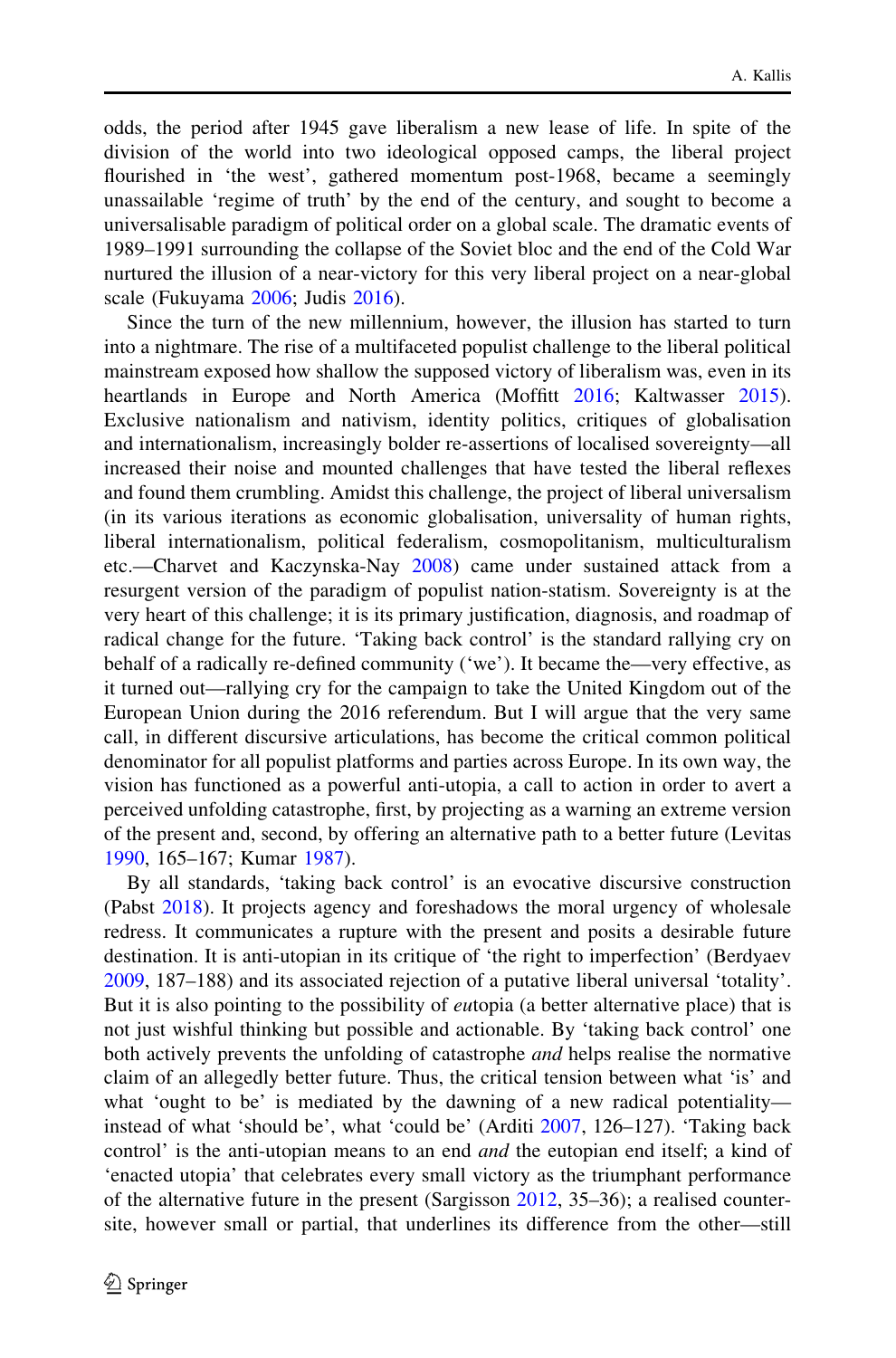dominant—liberal, internationalist, and globalising counter-spaces that it rejects and subverts.

The call to 'take back control', whether articulated in these words or inferred from other related discursive formations, is simple and resonant. Nevertheless, its perceived simplicity belies a density of anti-utopian critique and counter-utopian proposition. Leaving aside for the moment the vision of 'taking control', the formulation consists of four critical components—who must take control; from who/ where this control should be wrested; how this control will be taken back; and where this control will be brought as a prized trophy. Theories on contemporary populism have answered convincingly the first three of these questions. According to the classic definition by Cas Mudde, populism is an ideology that considers society to be divided into two antagonistic groups, the homogeneous 'people' and the corrupt 'elite'. In this bottom-up alternative vision to the current reality of establishment politics increasingly distant from the concerns of 'real' people, populists argue that politics should be an expression of the general will of the people (Mudde [2004\)](#page-16-0). It is this homogeneous 'people' that is juxtaposed to the forces of internationalism, globalisation, and cultural diversity, which are articulated as direct threats to its existential security. This schema brings together a range of otherwise disparate targets—neo-liberal global elites and 'shadowy' transnational interests; the European Union in both its political and economic integrative functions; US economic, political, and military hegemony; immigration flows; and multiculturalism (Zaslove [2008](#page-17-0)). Control, therefore, needs to be wrested from these sources of power through a number of strategies, including economic nationalism and an embrace of protectionism, political chauvinism, isolationism, reassertion of strict border controls, reversal of previous international commitments, and an expansive range of discriminatory measures targeting those excluded from the narrow definition of 'the people'.

It is the fourth component that interests me in this paper—the where to. I argue that populists have deployed an extreme concept of popular sovereignty—what Spiro, speaking in relation to the US context, referred to as 'new sovereigntism' (cf. Ladi [2007](#page-16-0))—in order to bestow intellectual coherence and communicative power to the disparate strands of their anti-utopian programmes. This political alliance between populism and sovereigntism has been articulated on the basis of respatialising power. The diagnosis is that such power has been slipping away for a long time, becoming more distant from the community and abused by external forces; but this process, it is argued, has now reached a tipping point, putting at direct risk the welfare of the community itself. Against the backdrop of a shrinking, diffuse, decentred, and unfamiliar world, where the infrastructure of globalisation is very much in place, the conventional political, cultural, social, and territorial entity of the nation-state becomes a legitimate and above all familiar and reassuring model to re-imagine and articulate this project of reclaiming sovereignty. Thus, the populist attack on the post-war globalising liberalism gives the traditional nationstate an unlikely new lease of life, in stark contrast to earlier confident prognoses that the era of the nation-state is drawing to a close. What is even more striking, I argue, is that nation-statism has become the locus of a convergence between populist platforms from both the right and the left. In arguing so, I do not seek to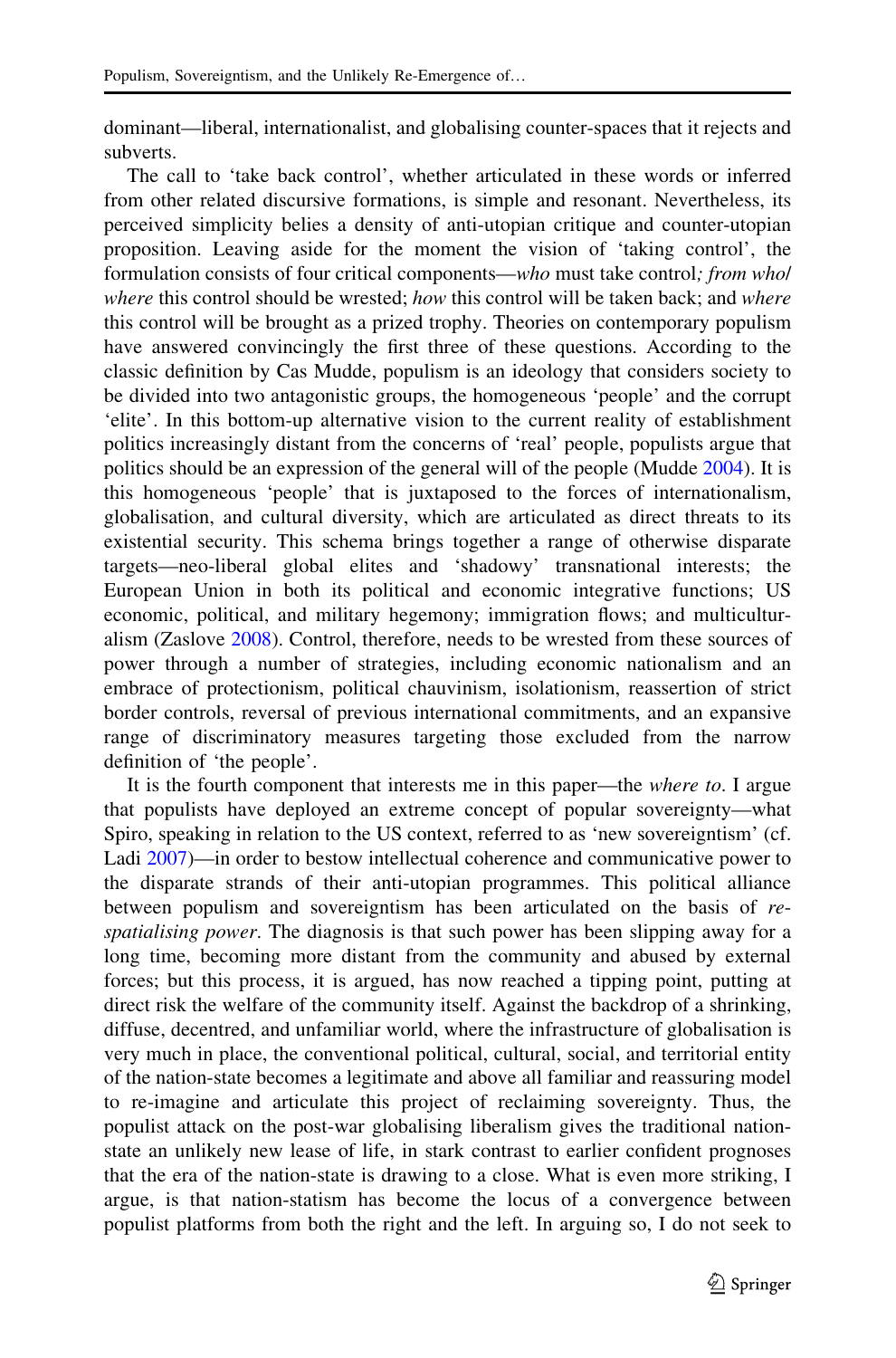play down the significant intellectual differences between the two platforms (or indeed to apply the term 'populism' uncritically to both). I do, however, seek to draw parallels in terms of their respective use of sovereignty as a discourse of popular mobilisation and to point out how otherwise very different claims for taking back control have resulted in a joint project to legitimise the re-concentration of power within the historic territorial contours and by the institutions of the nationstate.

## 1 Back to the Future: From Nation-Statism to Post-sovereigntism… to Nation-Statism

Back in the heady days of the early 1990s, the Scottish professor of law Neil MacCormick made a passionate case against a sovereign-based legal and political international order. Viewed from a contemporary vintage point, the tone of his language underlines eloquently how the debate has shifted in the intervening quarter of a century:

There is a widespread, but perhaps misguided, belief that there are a lot of sovereign states in the world, that this is a good thing … A different view would be that sovereignty and sovereign states, and the inexorable linkage of law with sovereignty and the state, have been but the passing phenomena of a few centuries, that their passing is by no means regrettable, and that current developments in Europe exhibit the possibility of going beyond all that. On this view, our passing beyond the sovereign state is to be considered a good thing, an entirely welcome development in the history of legal and political ideas. (MacCormick [1993](#page-16-0), 1).

The kind of de facto passing of the so-called Westphalian system of sovereign nation-states that MacCormick was celebrating in 1993 has been repeatedly proclaimed in the post-1945 period. Both international and transnational institutions and norms, it has been argued, have consistently eroded the sovereignty of traditional states—the majority of which have been constituted and behaved as nation-states. This is a process that is not unique to the post-World War II period. In fact, what modern political thinkers define as the 'Westphalian system' corresponds only partly and imperfectly with the granular reality of politics and international relations in the past four centuries. As Krasner ([2001,](#page-16-0) 22) notes, the view that the erosion of traditional state sovereignty since 1945 is an exceptional trend is in itself 'myopic'. It assumes that there was a golden era of state sovereignty that puts the twentieth century at odds with the Westphalian model; and yet various levels and degrees of compromise and conflict, resulting in contestation, cession or loss of sovereignty, have marked the entire history of the sovereign nation-state. Nevertheless, it is possible to argue that the contradictions and flimsy assumptions of the Westphalian model have been unravelling faster and more extensively. Challenges have come from both outside the state (trans- and international) and inside it (sub-national) (Guéhenno [1995](#page-15-0)). As a result, state sovereignty has been receding by choice and necessity alike. On the one hand, nation-states have ceded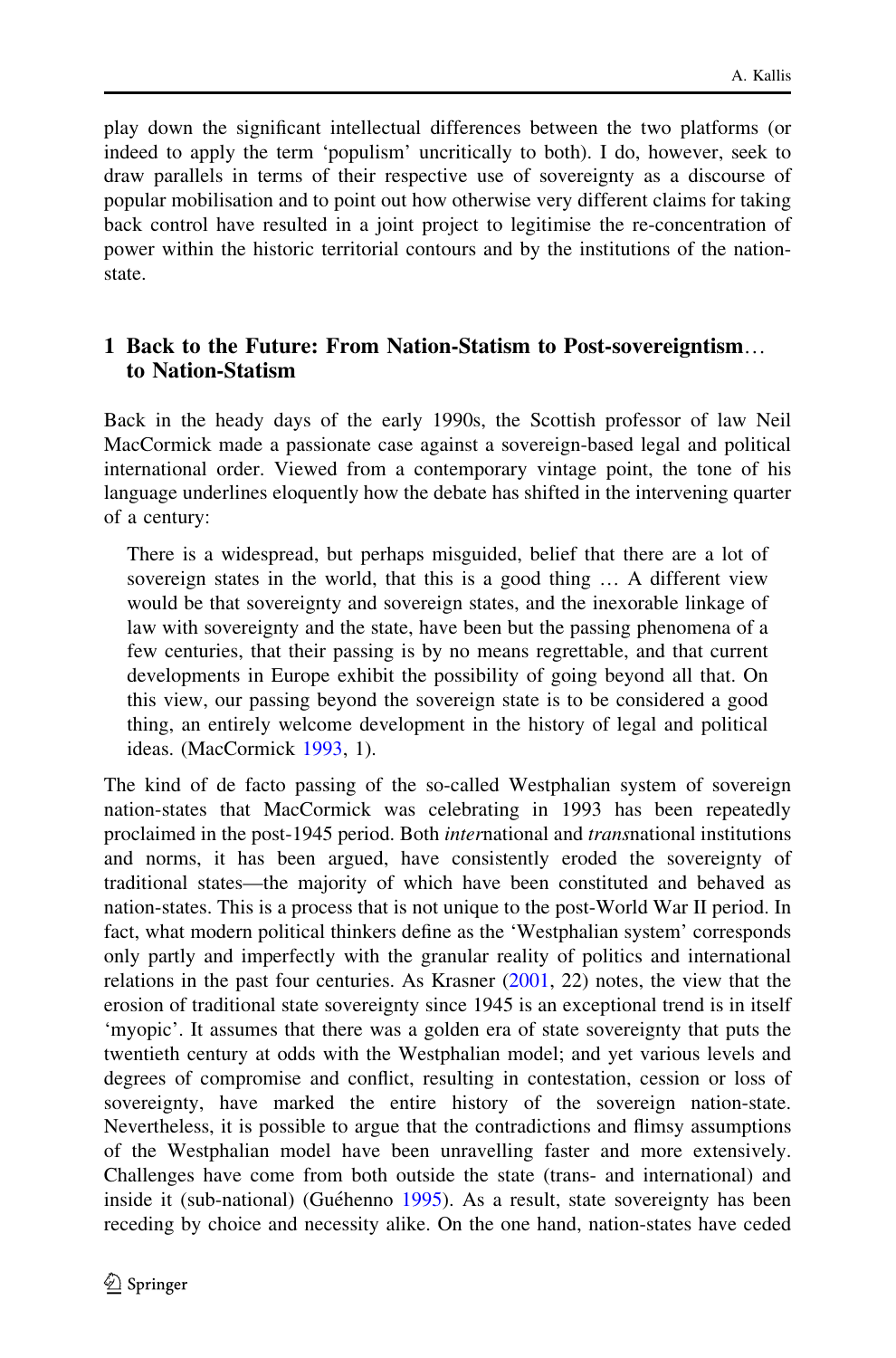voluntarily significant aspects—in varying degrees—of their sovereignty to a higher level of governance. On the other hand, the growing corpus of international obligations and the proliferation of transnational flows in the globalising world have de facto diluted or infringed on the norms of Westphalian sovereignty (Cuchillo [2006\)](#page-15-0).

But does all this amount to a genuine post-Westphalian/sovereigntist turn? In the last two decades of the twentieth century, a number of academics, politicians, and journalists wore their confident belief in the demise of the old Westphalian world on their sleeves. The growth of inter- and transnational trade; the dramatic proliferation of international organisations and of their ability to influence decisions; the exponential expansion of technological interconnectedness; all pointed, it seemed to them, to the dawn of a new epoch of globalisation that was disrupting beyond redress the traditional authority of the nation-state (Rosenberg [2005,](#page-17-0) 3–5). Writing on the cusp of the new millennium, Elemer Hankiss discussed the globalisationnation state dialectics and identified five main scenarios for the future. In four out of these scenarios, the power of the nation-state would suffer decline—a decline that ranged from outright implosion to transformation into an unrecognisable new political and social settlement, a 'post-modern' nation-state. Only one scenario envisaged the strengthening of the power of the nation-state—and this would be only be in the direction of growing authoritarianism (Hankiss [1999,](#page-15-0) 135–137). Still, in all scenarios, the fate of the nation-state was directly linked to the dynamics and direction of globalisation, the latter being the major determining factor of the future international constellation. Tellingly, the 350th anniversary of the signing of the Treaty of Westphalia came and passed with little fanfare in 1998 (Osiander [2001\)](#page-16-0).

The prospect of a post-Westphalian future looks much less plausible from the vantage point of 2018. Since the turn of the millennium, a new era of sovereigntism has been predicated on the urgent need to reverse the trend of political and economic globalisation as inherently undemocratic and dangerous to the interests of the people (Goodhart and Taninchev [2011\)](#page-15-0). The confident predictions of the 1990s regarding the wholesale universalisation of the liberal settlement, let alone about its unabashed final victory at the end of the historical time (Fukuyama [2006](#page-15-0)), appear nothing less than hubristic today. It is supranational organisations and initiatives like the EU or the International Criminal Court (Scheipers [2013,](#page-17-0) 82–102), rather than nation-states, that now fight to shore up their political legitimacy against calls for scaling back or abandoning altogether the vision of global governance.

Still, on the eve of the hundredth anniversary of the end of World War I, one would be forgiven for confessing to a disquieting sense of déjà vue. Boyce ([2009,](#page-15-0) 1–22) has used historical analogy in order to stress that the world may have been in a not-too-dissimilar place before—a place where globalisation failed at the time of its seeming triumph, where liberalism imploded while apparently triumphant and approaching something akin the 'end of history'. After emerging from the First World War seemingly triumphant and on the road to a kind of an unprecedented kind of political hegemony, liberalism suffered the political equivalent of near-death in the 1930s, attacked from illiberal and anti-liberal forces from left and right in large parts of the world. Meanwhile what one may refer to as globalisation, already in motion since the early nineteenth century, gathered unprecedented pace in the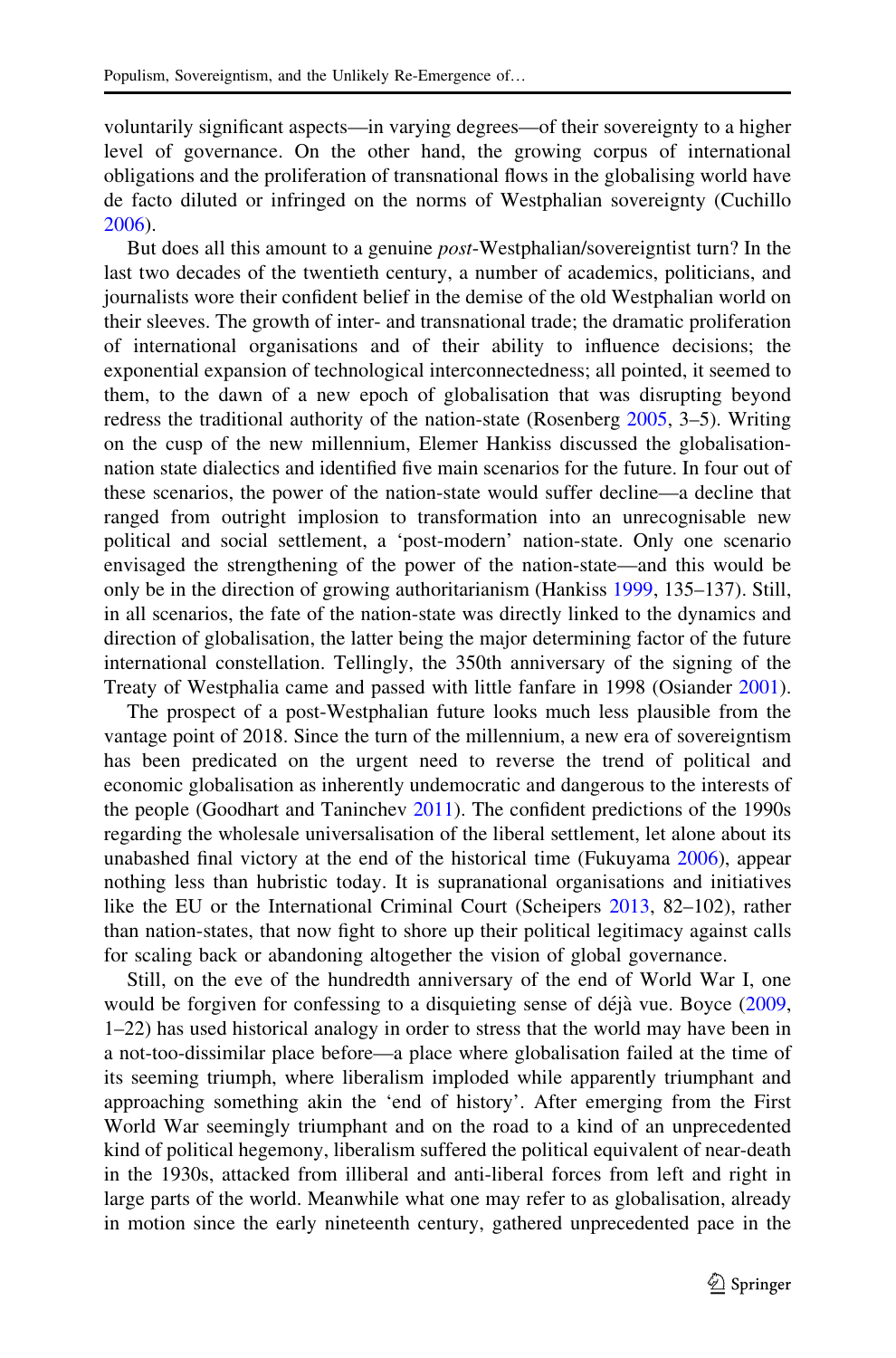1920s only to plunge into a dual crisis of economic activity and political legitimacy in the 1930s (Boyce [2009](#page-15-0), 3–5). From the vantage point of 1939 and without the benefit of historical hindsight, liberalism seemed on its last leg, without much of a future beyond a few islands of exception (Fawcett [2015,](#page-15-0) 198–284). By contrast, nation-statism appeared on the cusp of re-defining the entire global political order. A utopian project at its core envisaging an ideal fusion between a strong, expanded state encompassing the entirety of a homogeneous national community, initially it took on a more pragmatic and moderate form as part of the post-1918 peace deliberations, in the form of national self-determination tempered by liberal guarantees for constitutional minority rights. However, a far more extreme, indeed chillingly utopian form of literal and aggressive nation-statism came to the fore in the 1920s and vied for supremacy in the 1930s (Mann [2004a,](#page-16-0) [b,](#page-16-0) 1–92)—and did so largely by taking advantage of liberal inaction in the face of a crisis that turned the presumed certainties of the post-WW1 world upside down (Boyce [2009](#page-15-0), 19–22). Liberal elites held an exaggerated view about the resilience of the global(ising) order that they presided over post-1918, under-estimated the extent of the antiliberal challenge from different sides, and over-estimated (in some cases massively) the degree of popular support that existed even in core constituencies for their brand of brave political and economic new world. Fascism found in nation-statism a utopian project that ticked the primary boxes of strong and authoritarian government, organic national unity, and aggressive, uncompromising pruning of the national community from foes, threats, and alien elements (Mann [1997,](#page-16-0) 476–478).

Against many odds, 1945 marked the collapse of fascism as a mainstream political project. The period after 1945 gave the gasping liberalism of the interwar years a surprising new lease of life, a second or indeed unlikely third chance after the setbacks of the two world wars. In spite of the division of the world into two ideologically opposed camps, the liberal project flourished in 'the west' and sought to become a universalisable paradigm of political change on a global scale. Economic globalisation and economic trade, it was argued, would foster ever-closer international ties across the world, thereby minimising the risk of future conflict. Meanwhile, the political manifesto of post-war liberalism, steeped in memories of the two world wars and the brutal extermination of millions of Jews and other minorities, rejected nation-statism in favour of more deliberate diffuse models of political power, more inclusive notions of community membership, and a far stronger role given to inter- and transnational institutions in an attempt to counterpoise the power of the old Westphalian state. In many ways, this is what the Entente planners of Versailles world order had expected to happen—diffusing the power of grand empires into significantly smaller and imperfect nation-states, and then underwriting the risks through a series of inter- and transnational checks and balances. That the post-WW1 order failed so devastatingly to operate in this manner and that the liberal order came so close to being obliterated by the models of concentrated state power that it had attempted to neutralise served a powerful lesson to post-1945 planners. As early as 1931, the British historian of civilisations Arnold Toynbee had declared himself in favour of 'a deliberate and sustained and concentrated effort to impose limitations upon the sovereignty and independence of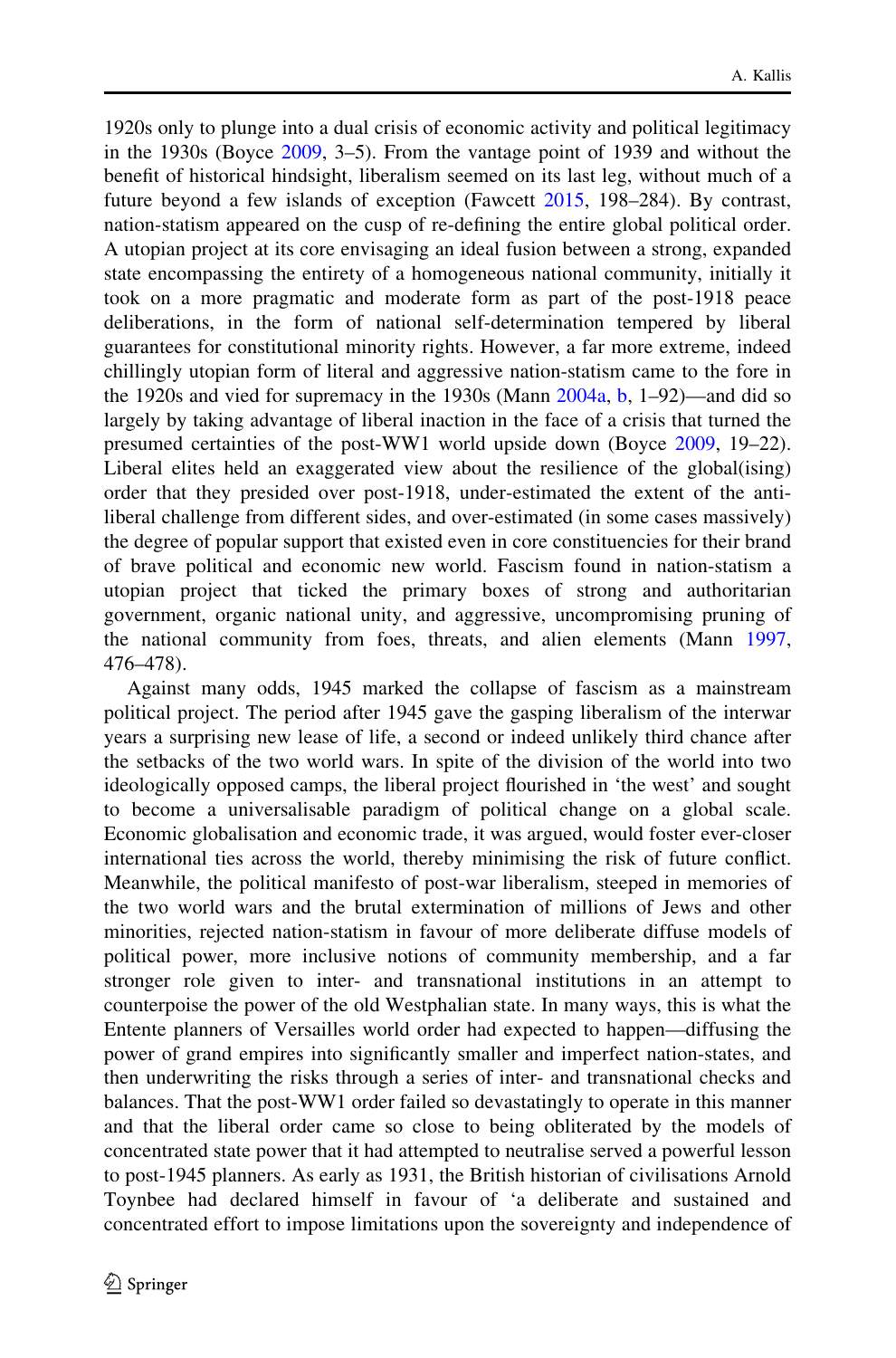the fifty or sixty local sovereign independent States'. His justification was strikingly predictive of both the calamities that were still to follow and the post-World War II post-sovereigntist counter-attack:

The local national state, invested with the attributes of sovereignty  $-$  is an abomination of desolation standing in the place where it ought not. It has stood in that place now — demanding and receiving human sacrifices from its poor deluded votaries — for four or five centuries. Our political task in our generation is to cast the abomination out, to cleanse the temple and to restore the worship of the divinity to whom the temple rightfully belongs. In plain terms, we have to re-transfer the prestige and the prerogatives of sovereignty from the fifty or sixty fragments of contemporary society to the whole of contemporary society — from the local national states by which sovereignty has been usurped, with disastrous consequences, for half a millennium, to some institution embodying our society as a whole. In the world as it is today, this institution can hardly be a universal Church. It is more likely to be something like a League of Nations (Toynbee [1931](#page-17-0)).

Still, the technology of the old 'local' nation-state that Toynbee exorcised in 1931 and Carr ([1945,](#page-15-0) 47–48) declared as historically inadequate in 1945 could not and would not simply wither away. Even at the very peak of scholarly optimism as to potential of globalisation to erode the grip of the nation-state over sovereign power and territory, Saskia Sassen painted a mixed picture as an alternative to the simplistic zero-sum confrontation between internationalism and nationalism. She did argue that 'sovereignty has been decentred and territory partly denationalized'; but she also added an important caveat:

Sovereignty remains a feature of the system, but it is now located in a multiplicity of institutional arenas: the new emergent transnational private legal regimes, new supranational organizations (such as the WTO and the institutions of the European Union), and the various international human rights codes. All these institutions constrain the autonomy of national states; states operating under the rule of law are caught in a web of obligations they cannot disregard easily. … What I see is the beginning of an unbundling of sovereignty as we have known it for many centuries. … But it seems to me that rather than sovereignty eroding as a consequence of globalization and supranational organizations, it is being transformed (Sassen [1996](#page-17-0), 29–30).

It could also be argued that the political and institutional parabola of what is now known as the European Union has ventured further and more swiftly than any other post-war institution from conventional understandings of national sovereignty. The combination of political expansion, socio-economic integration, institutional elaboration, and removal of boundaries in key areas from trade to currency exchanges to citizen migration challenged many of the assumptions about the ineliminable core of nation-state sovereignty and the existence of a bounded political community at its very heart (Laffan et al. [2013,](#page-16-0) 15–17). Giving up such powers originally rooted in the very exercise of sovereignty was—and remains—a voluntary act decided by the nationstates as government and people. The entire discourse of 'post-sovereignty'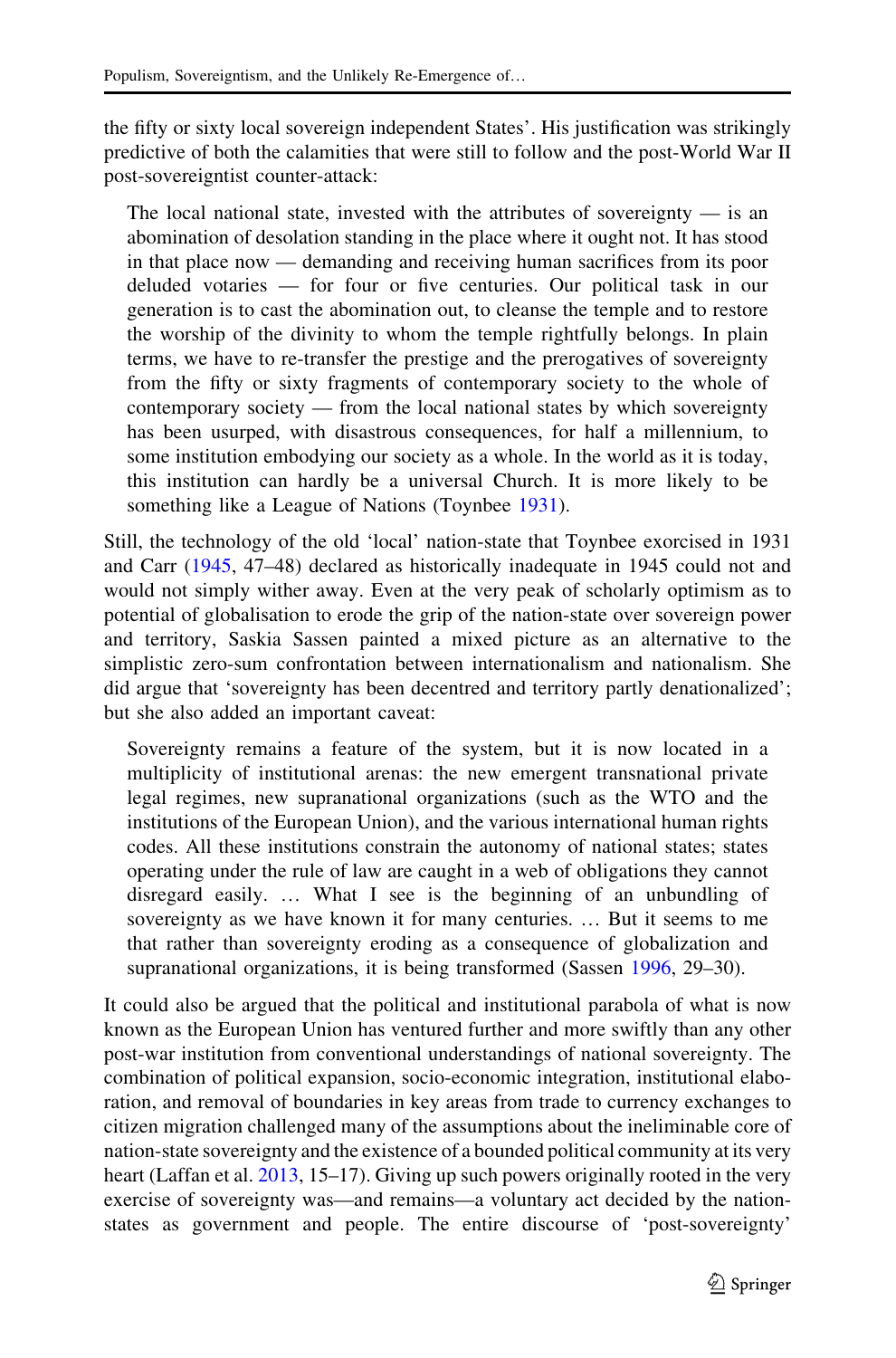(MacCormick [2002\)](#page-16-0) has drawn most of its legitimacy by precisely anticipating its fiercest critique—the resulting loss of sovereignty and the possibility that this outcome was an irreversible one. It was at this point that the argument of *pooling* sovereignty struck deliberately at the heart of the 'zero-sum' logic of the sovereign pool. Simply put, it was not argued that pooled sovereignty is a variable-sum game with a positive balance sheet, whereby one's perceived loss is no competitor's equivalent gain or indeed may produce multiple gains in power and prosperity for all (Oduntan [2015](#page-16-0), 29; Sweeney [2005](#page-17-0)). MacCormick recast the link between sovereignty and the modern state with a help of a memorable analogy:

Where at some time past there were, or may have been, sovereign states, there has now been a pooling or a fusion within the communitarian normative order of some of the states' powers of legislation, adjudication and implementation of law in relation to a wide but restricted range of subjects. … We must not envisage sovereignty as the object of some kind of zero sum game, such that the moment X loses it Y necessarily has it. Let us think of it rather more as of virginity, which can in at least some circumstances be lost to the general satisfaction without anybody else gaining it (MacCormick [1993:](#page-16-0) 16; emphasis added).

The critique of conventional understandings of sovereignty, first, as fixed on a bounded (national) territory and, second, as a finite, 'zero-sum' entity challenged the assumed conceptual dependence of sovereignty and the territory of the modern nation-state (Agnew [2005](#page-14-0), 439). This is not to question in the slightest that the success and resilience of sovereignty as a principle of the modern state system owes a crucial lot to its territorial underpinnings (Barnett [1996](#page-15-0); Murphy [1996](#page-16-0)); but it does reflect the Zeitgeist of the 1990s—a confident conviction that the growing gap between juridical (de iure) and new forms of effective (de facto) sovereignty had rendered traditional understandings of territoriality and power unfit for a globalised world. From economic flows to legal and judicial pluralism, from mass migration movements to security threats, from disruptive forms of knowledge economy to plural citizenships, the notion of a territorially bounded exercise of sovereignty was found to be inadequate. In the face of all these and other challenges to its territorial constitution, the contemporary state is not necessarily less powerful—but it is significantly less sovereign in effect.

## 2 Populism and Sovereigntism

At the heyday of the liberal confidence in globalisation's irreversible forward March, Dani Rodrik struck a discordant note when he spoke of the danger that this same globalisation was advancing much faster than our ability to govern it or indeed our capacity to comprehend it; and this situation was likely to generate a backlash against it (Rodrik  $1997, 45$  $1997, 45$ ).<sup>1</sup> Hans-Georg Betz spoke of the 'new politics of

<sup>&</sup>lt;sup>1</sup> See also Saval (2017) 'Globalisation: the rise and fall of an idea that swept the world', The Guardian, 14 July. [http://www.theguardian.com/world/2017/jul/14/globalisation-the-rise-and-fall-of-an-idea-that](http://www.theguardian.com/world/2017/jul/14/globalisation-the-rise-and-fall-of-an-idea-that-swept-the-world)[swept-the-world](http://www.theguardian.com/world/2017/jul/14/globalisation-the-rise-and-fall-of-an-idea-that-swept-the-world).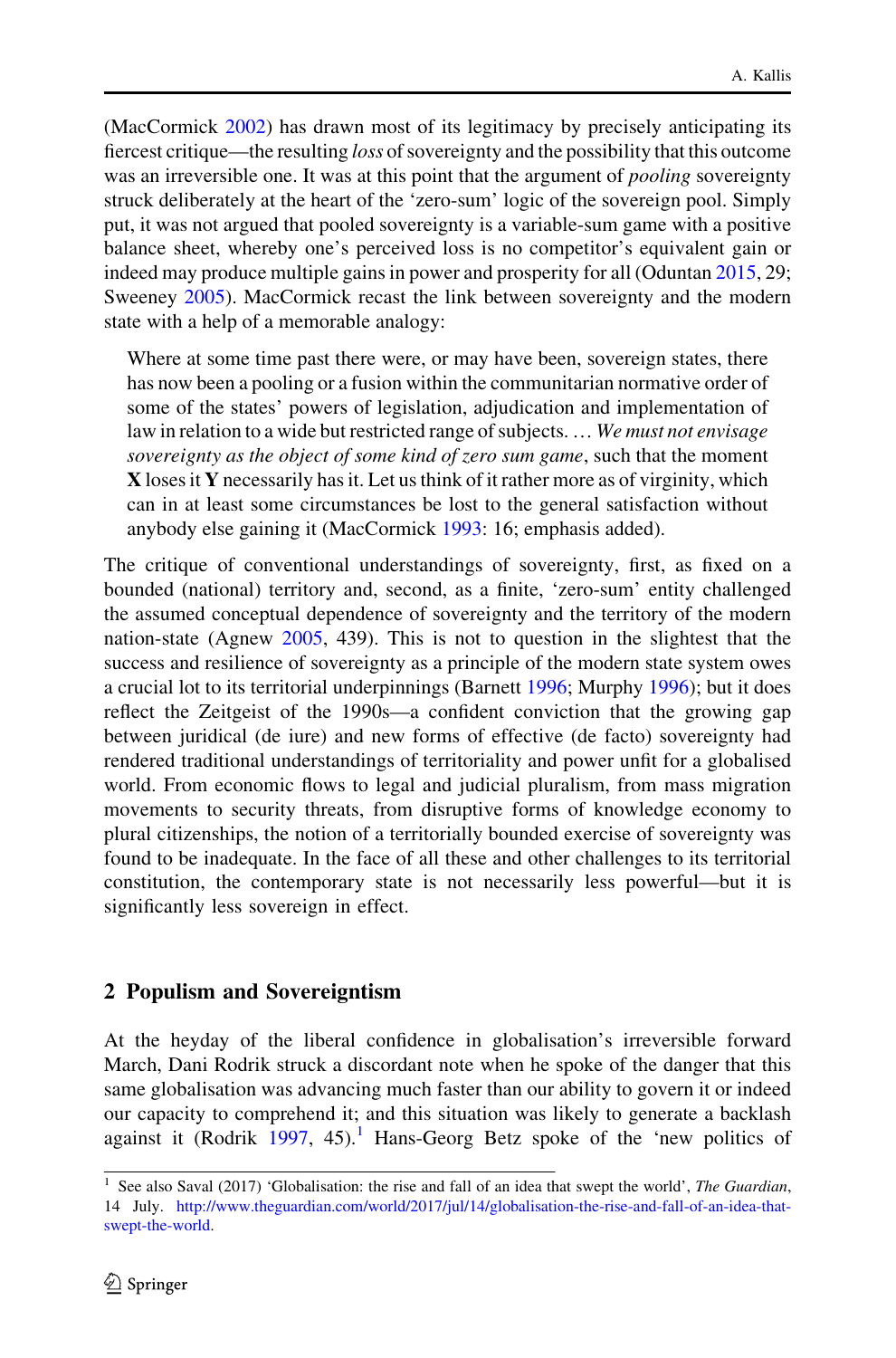resentment' when he accounted for the early signs of a radical right-wing electoral resurgence in the early 1990s amidst an atmosphere of growing insecurity and fluidity (Betz [1993,](#page-15-0) 424). The intensity and magnitude of the challenge may not have been clearly evident then but the key ingredients of a backlash were very much in place long before the 2008 global financial crisis—a perception that too much national control had been ceded to distant or diffuse centres of power (Auer [2017](#page-15-0)); that political decisions made by governments no longer represented the interests of the people; and that, because of the above, governments appeared increasingly incapable of fostering security and identity when this was most needed. As Wallace [\(1999](#page-17-0), 521) noted with regard to the EU in 1999, while most of the 'substance of European state sovereignty has now fallen away, the symbols, the sense of national solidarity, the focus for political representation and accountability, nevertheless remain'. The tentative prediction offered by Rodrik ([1997\)](#page-17-0)—that 'the government would come under severe pressure from workers to restrict international economic integration'—could easily be translated in the field of governance too. With the benefit of just enough hindsight, he argued in 2011 that it had become practically impossible to pursue at the same time democracy, a strict definition of sovereignty, and unfettered globalisation.

Within only a few years, it would seem, the world moved incongruously from a globalisation Zeitgeist to a nationalist-populist one (Mudde [2004\)](#page-16-0). The orthodoxies underpinning the confident belief in the seemingly unstoppable forward drive of globalisation and internationalism started giving way to doubts, then to panic reactions, and finally to antagonistic 'zero-sum' alternative perspectives that entered the political and social mainstream with striking ease. In his historical survey of the concept of sovereignty, Hinsley [\(1986](#page-15-0), 2) found that articulations of sovereignty tend to be more pronounced and widespread when 'conditions have been producing rapid changes in the scope of government or in the nature of society or in both'. I would argue that this observation is more relevant to perceptions of effective sovereignty rather than to the actual legal constitution thereof. As early as 1960, Elmer E. Schattschneider analysed how ordinary people find themselves increasingly cut off from influencing democratic decision-making—by all accounts one of the most foundations of modern democratic politics—and have thus been reduced to a 'semi-sovereign' status (Schattschneider [1960](#page-17-0); van Biezen [2014](#page-17-0), 531). This trend of sovereignty slipping away from democratic polity, as Mair ([2013,](#page-16-0) 2) has argued, is now reaching the point of transforming the people into a 'non-sovereign' actor.

It is precisely from the launchpad of democratic self-determination that contemporary populists have attacked the rapid growth of inter- and transnational channels that has been the hallmark of globalisation (Goodhart and Taninchev [2011\)](#page-15-0). Populism has emerged as an increasingly powerful and attractive political bulwark and redress to liberal democracy and globalisation (Dobrescu [2017,](#page-15-0) 68–69). As a discourse, it is centred on an understanding of politics as an antagonistic relationship between 'the people' and 'the (power-wielding but inherently perceived as illegitimate and unaccountable) elite' (Stavrakakis and Katsambekis [2014;](#page-17-0) Laclau [2005\)](#page-16-0). The jury may still be out on the question of whether this understanding of populism qualifies it as an ideology in its own right, even a 'thin-centred' one (Stanley [2008;](#page-17-0) Mudde and Kaltwasser [2013,](#page-16-0) [2017](#page-16-0)). For the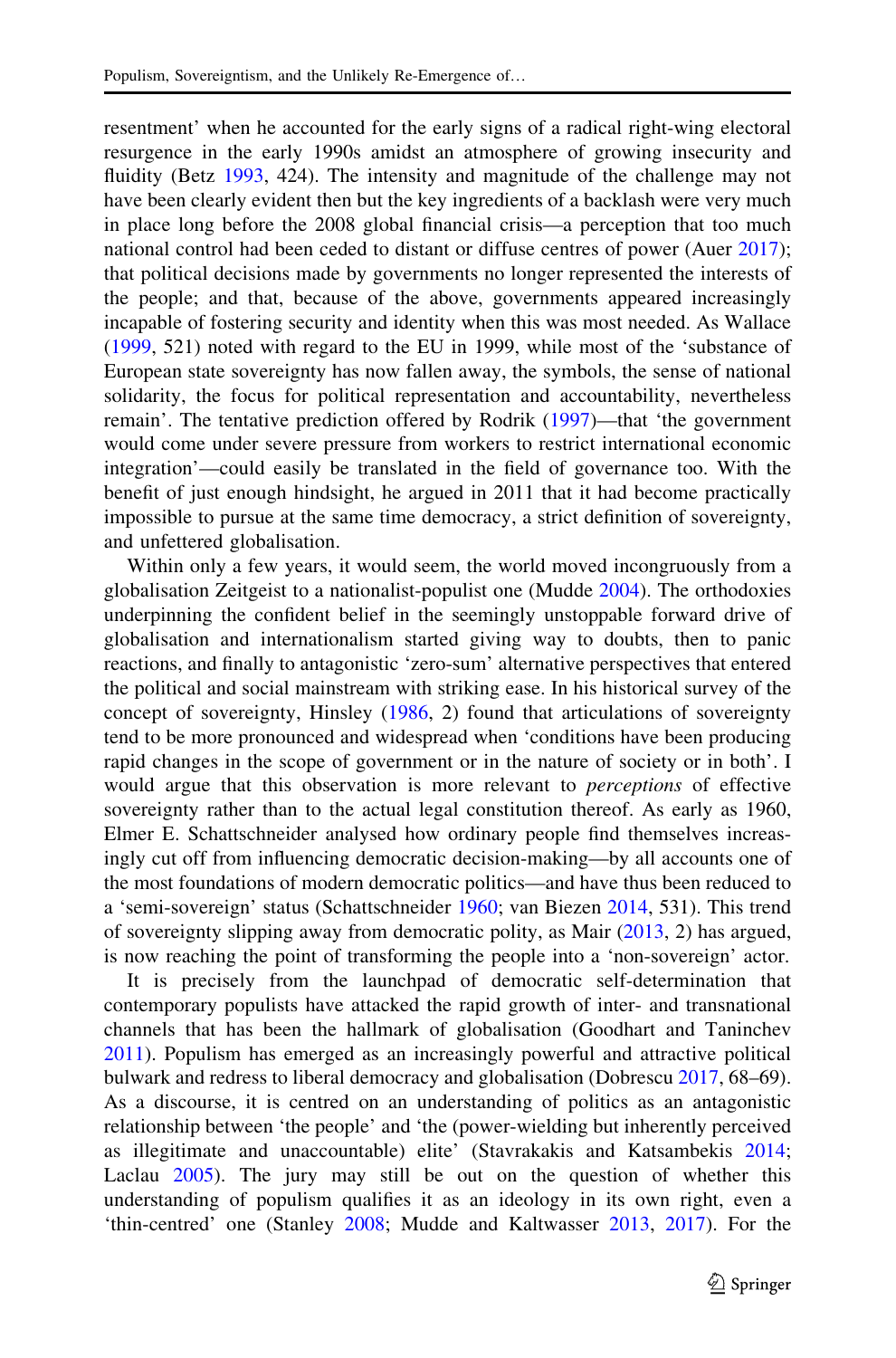purpose of my analysis, I approach populism as both a 'political strategy of exercising power based on direct, unmediated … support from … largely unorganised followers' (Weyland [2017,](#page-17-0) 50; emphasis added); and a discursive filter akin to a schema that recasts conventional, often antinomic political problems and goals in a more way that resonates to contemporary audiences.

It is on this basis that I seek to understand the contemporary populist challenge as closely coupled with a new form of sovereigntism that traverses conventional political divides and extends beyond the critique of any particular sphere or institution. Strictly speaking, the two components of this composite phenomenon have their separate conceptual and political histories (De Spiegeleire et al. [2017](#page-15-0)); but taken together they represent a significant amplification of the sovereigntist discourse that is both quantitative and qualitative. While in quantitative terms it represents a dramatic intensification of the attack on the legitimacy of political, economic, and cultural globalisation as an elite-driven project, in qualitative terms it amounts to a recasting of this project as a composite threat to the security and prosperity of 'the people' and posits a credible and actionable alternative vision of governance. The associated hardening of the 'zero-sum' perspective on sovereignty that has been the node of contemporary populist discourses across the world underlines the necessity of not just arresting the process of transfer of power away from the territorial state but of reversing the flow altogether.

But is this particular understanding of sovereigntism robust enough in conceptual terms to overcome conventional divides between right and left, 'exclusive' (that is, predominantly identitarian) and 'inclusive' (that is pluralist and socio-economically driven) populism (Mudde and Kaltwasser [2012;](#page-16-0) de la Torre [2014](#page-15-0))? Writing about the rise of SYRIZA in crisis-hit Greece, Stavrakakis and Katsambekis ([2014,](#page-17-0) 137–138) have turned the question on its head, arguing that, while so-called contemporary 'inclusive' alternatives to liberal democracy observed in Latin America and southern Europe may be fruitfully analysed as 'populist' (de la Torre [2016\)](#page-15-0), the term may not be appropriate for the 'exclusionary', hyper-nationalist and even racist discourses emanating from the radical right. This and other similar critiques of the semantic conflation of right- and left-wing operationalisations of 'the people' into a single 'populist' label have evinced an objection to treating the common component—the invocation of 'the people'—in isolation from its perceived 'other'—elites versus under-privileged, such as immigrants, refugees etc. (di Tella [1997,](#page-15-0) 189). For this reason, I wish to proffer sovereigntism and the reterritorialisation of state power that it effectively promotes as a potential way out of this methodological cul-de-sac. But in order to articulate what is genuinely new about the contemporary coupling of populism and sovereigntism, I wish to focus less on the actual legal dimensions of sovereign power than on the locus of the *performance* of sovereignty (Moffitt [2016;](#page-16-0) Blü & Butzlaff  $2018$ ). Staging emotive spectacles of reclaimed sovereign power is an essential facet of the populist strategy that seeks to juxtapose such performances of a re-empowered demos to the alternative of a profound systemic crisis that threatened the very security and welfare of the people (Taggart [2000](#page-17-0)). In this respect, any project that seeks the reterritorialisation of power as an antidote to a perceived crisis point derived from decades of outflows to ever-distant, unaccountable or unrepresentative global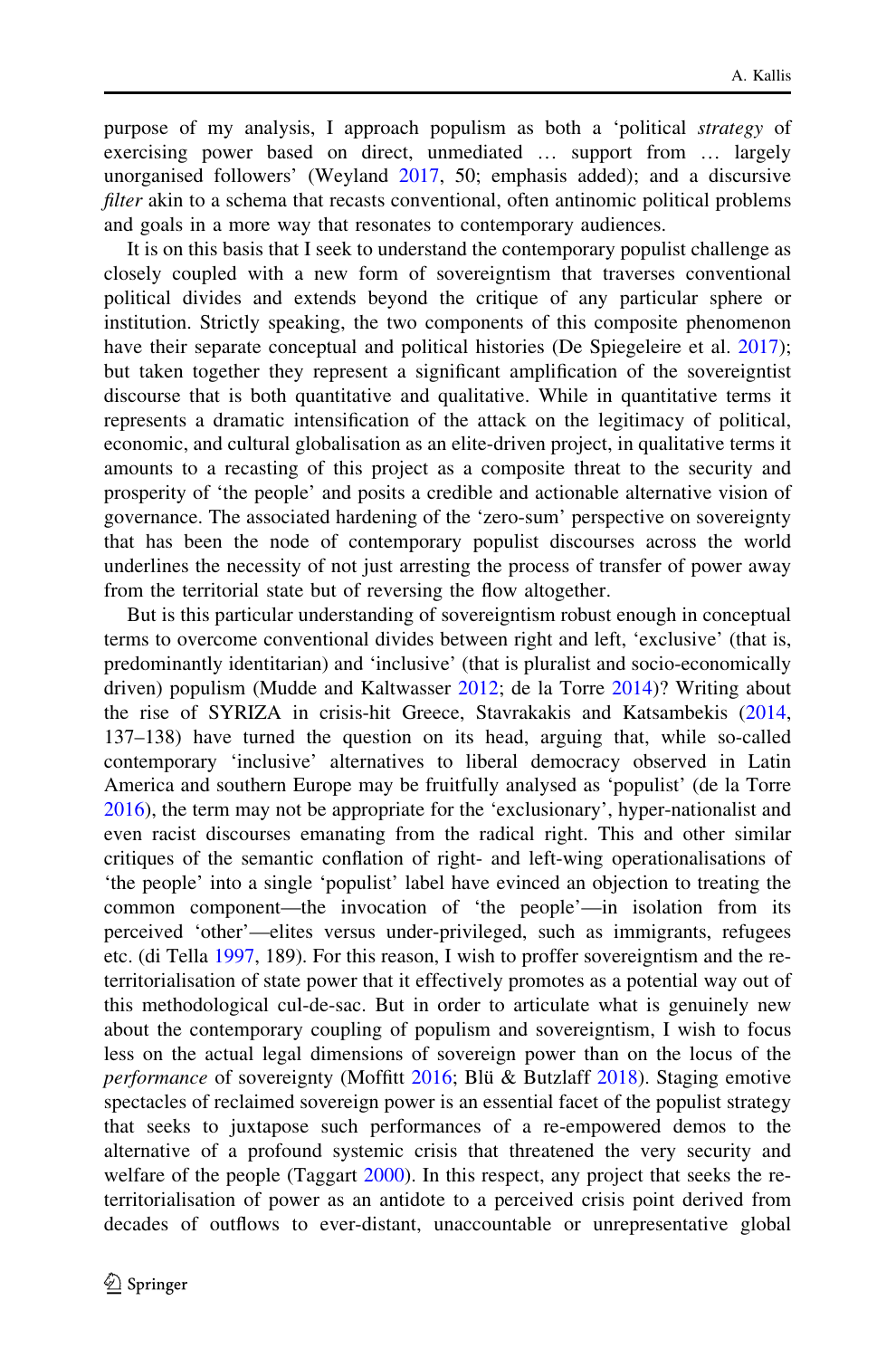centres must draw a new line of defence; a line that both continues to underline the danger 'outside' and celebrates the reconstitution of popular sovereignty 'inside'.

#### 3 The Border as the Locus of the Populist Performance of 'Taking Back Control'

We have thus reached the border, the most tangible and symbolic marker of sovereignty in the history of the modern state. The border is a central component of the operation of sovereignty in international law since it is through it that the territory of one state (and thus its legal jurisdiction) is separated from another. This border, the theatre of the most brutal episodes in recent and distant history, the locus of traditional conceptions of sovereignty from Jean Bodin and Thomas Hobbes to Carl Schmitt (Mostov [2008](#page-16-0), 19–24), the border that according to globalisation theorists only two decades ago was becoming porous, waning or disappearing altogether as a temporary phase in the history of sovereignty, that same border is being re-constituted as a place of physical and figurative action (Rudolph [2005](#page-17-0)). In historical terms, borders have served a number of practical purposes on behalf of the nation-state. I will single out four: giving a sense of exclusive, secure space to the community of citizens inside; creating a delineated territorial and political sphere that roots and protects the right to popular self-determination; marking the geographic contours of cultural and historic identities that were at the heart of the bounded community that they enclosed in opposition to surrounding 'others'; and controlling movements in and out of the bounded state (Longo [2017](#page-16-0)). In all these functions, the state border is a marker that is both physical and symbolic, inclusionary and exclusionary.

The paradox of the border in the contemporary globalised world is that its symbolic significance as the locus of performing sovereignty has increased exponentially at the same time that the state's ability to supervise it as the marker of its full de lure jurisdiction has declined markedly (Ganster and Lorey [2005](#page-15-0), xi). The sovereigntists of the populist radical right have come to view it as a bulwark of a nativist, homogeneous community against incursions from people, ideas, commodities, and any other flow from the perceived 'outside' that could threaten the identity and welfare of the bounded community. Their conception of sovereignty is inextricably linked with the physical, legal, and symbolic performance of sovereignty at the border, the point where full bio-political control can be enacted over the bodies of those arriving; and where the full spectacle of legal and political self-determination can be performed vis-a-vis the outside world (Vaughan-Williams [2015\)](#page-17-0). It is of course far from coincidence that during the campaign for the referendum on the British membership of the EU, the Leave campaign used the imagery of the border as the most eloquent marker of the difference between in and out, between a crisis-ridden present and an alternative future of re-territorialised popular self-determination: on the one hand, there was the prospect of reinstating full sovereign control over national borders, the promise to substantially cut migration, and the prospect of clawing back powers that would belong exclusively to the UK Parliament; on the other hand, there was 'Brussels'—a distant city, capital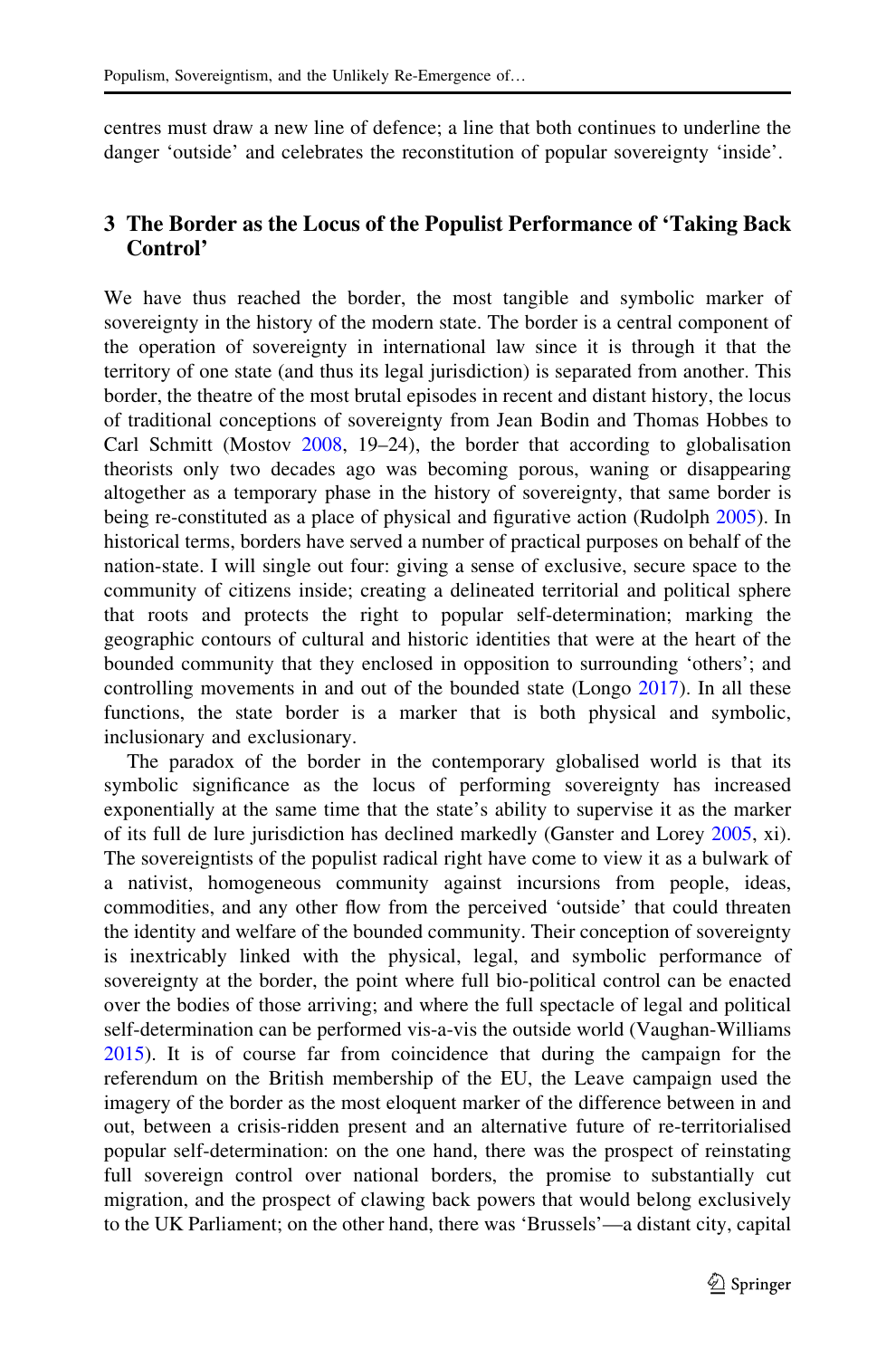of another state, seat of a powerful, elitist international organisation, synonym of a federalist bureaucracy that was the exact opposite of what the sovereigntist nationstatism stood for.

The 'border sovereignty' obsession of the contemporary populist radical right with immigration has of course its roots in the recasting of a 'post-fascist' right that has unfolded since the 1960s. Ethnopluralism became the ideological fodder for reconstituting national state borders as absolute markers of bounded homogeneous nativist communities against the threat of ever-'softer' borders caused by globalisation, political integration, and the widening of the scope of international human rights law (Mudde [2017](#page-16-0), 18–19). Ethnopluralism stated a belief in the difference (but crucially not biological or cultural inferiority) and the incompatibility between different groups. In so doing, it also recast the idea of exclusive, territorially bounded communities for a formally post-racial world while continuing to emphasise the critical significance of the state border as the defender of unique characteristics of the community residing in it (Rydgren [2005,](#page-17-0) 427).

Precisely because the populist radical right has made such an investment in an extreme zero-sum sovereigntist formula, it is not just sovereignty itself but also its panegyric redemption from the grip of the international/globalised agents that needs to be performed. This performance can take a number of forms, ranging from reinstating hard borders to revoking visa stipulations to enhanced policing and militarisation of the border itself to the threat of deportation to the literalisation of the state border as the marker of a bounded community by building a wall (Brown [2010,](#page-15-0) 25). At a time when walls and fences proliferate across the globe as last-ditch defences against unpredictable migration flows, as they enact extreme security regimes on the literal and symbolic cusp between 'the people' and the rest, they also perform chimeric tales of nation-state sovereignty as compensation for the increasing inability (or indeed failure) of the Westphalian state to deal effectively with the globalising, trans- and international trends. They turn borders into theatres of performing resistance to the—branded as illegitimate and undemocratic—diktats of global governance.

The ongoing conflict between the EU and particular member-state governments about the fate of refugees inside the Schengen Area of the union is indicative of both the real and the symbolic performance of sovereignty at the (internal) border. In the midst of the 2015 refugee crisis, the Hungarian government decided to erect a long 'border barrier' along the country's frontier with Serbia and Croatia. While the barrier proved effective in halting the refugee flows into Hungary and diverting them to other parts of the continents, it also staged a theatrical performance of sovereignty as permanent security 'reassurance' to the Hungarian citizens, with a conspicuous consumption of hi-tech policing and surveillance technologies. Meanwhile, in spite of a ruling by the European Court of Justice calling on the Hungarian and Slovak governments to implement the 2015 quota agreement for the relocation of refugees inside the Schengen Area, $<sup>2</sup>$  the Hungarian PM Viktor Orban</sup> has refused to implement it, citing security and identity concerns in relation to the

<sup>&</sup>lt;sup>2</sup> Byrne, Andrew. "EU's Top Court Dismisses Hungary and Slovakia Refugee Complaint." Financial Times, September 6, 2017. <https://www.ft.com/content/9116ebbc-92de-11e7-bdfa-eda243196c2c>.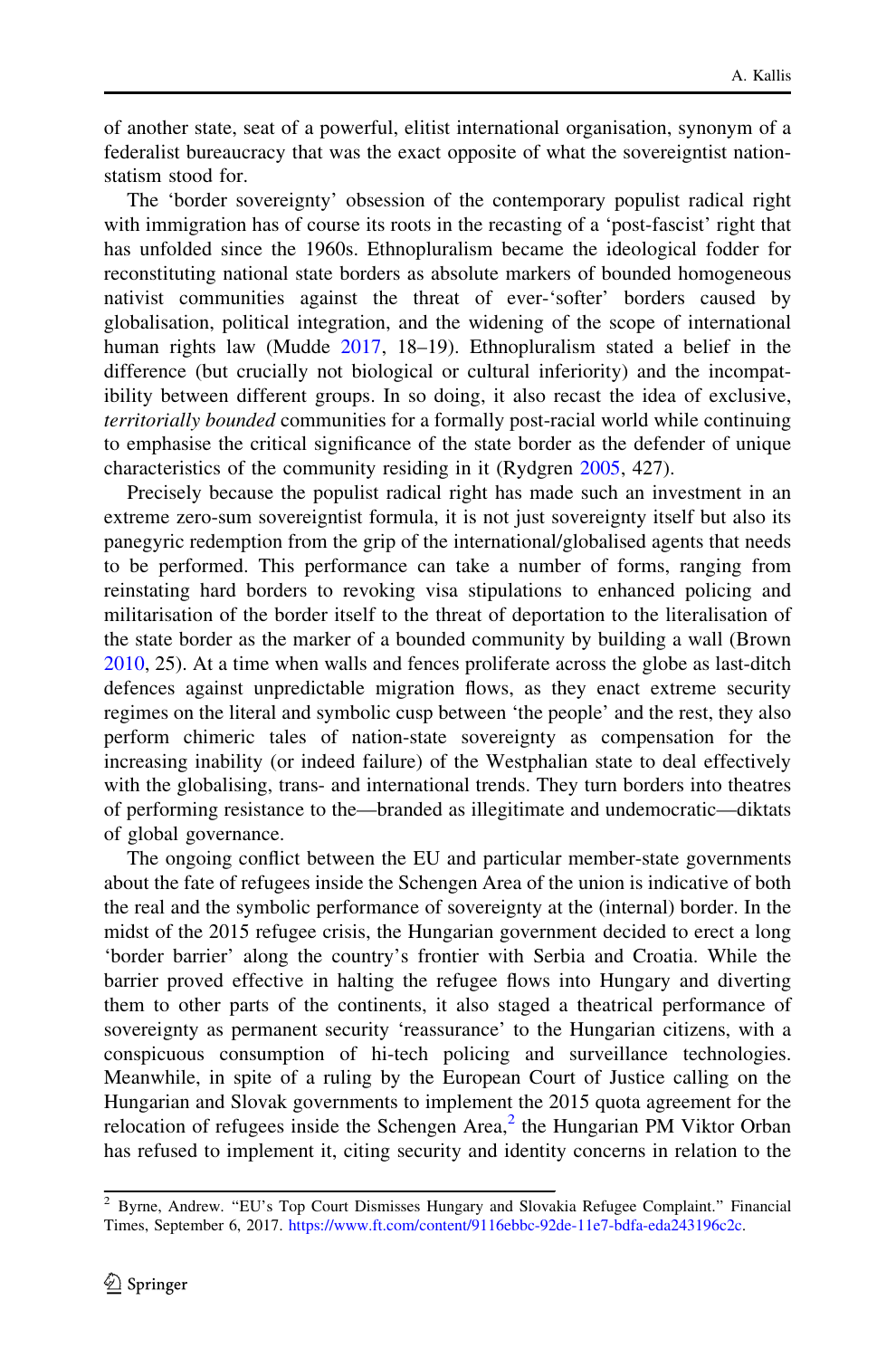refugees.<sup>3</sup> Thus, notwithstanding threats from the European Commission to sue the two member-state governments, Hungary has successfully defied its international commitments as a member of the EU and has staged an ever-more permissive festival of sovereign authority centred on its border in the buildup to the 8 April 2018 parliamentary elections.<sup>4</sup> The border barrier both marked the stage of a complex sovereignty competition between the transnational and the national; and indexed a convincing repatriation of sovereign power by the re-territorialised nation-state (Jones et al. [2017,](#page-16-0) 4). Empowered by the result of a 2016 referendum on the quota obligations that, albeit recording a record-low turnout of just under 40% and thus declared void, returned a 98% support for the government's intransigent position, $\frac{5}{3}$  Orban could effectively claim that he was clawing back sovereign control from distant or invisible elites on behalf of the Hungarian and indeed European people.

The strategy has paid off, as evidenced by the electoral triumph of Fidesz in the 2018 elections (49.27% of the vote and 2/3rds majority in the parliament). It is no coincidence that the most effective discourse employed by the Leave campaign during the 2016 EU referendum in the UK focused on the reconstitution of a 'hard' border in relation to immigration and free movement of workers from and to the EU (Goodwin and Milazzo [2017](#page-15-0); Curtice [2017](#page-15-0); Swales [2016](#page-17-0)). But it is also true that the 'border sovereignty' platform pursued by the Leave campaign cut across traditional party and ideological lines by also invoking another performance of sovereignty what has been generally referred to as 'domestic sovereignty', namely the primary power of the legislative and executive institutions of the state to decide and implement policies within its borders on behalf of its citizens (Herod [2009](#page-15-0), 192). The power of popular sovereignty's democratic appeal to 'the people', to the majority of the people as expressed through public debate, voting in elections or in some cases participating in referendums, has been identified as being in a tense relationship with liberalism's emphasis on individual freedoms and constitutional restraints on majority rule (Canovan [2004](#page-15-0)). Populists have invested their appeal to 'the people' with a powerful claim to seek a corrective to the alleged elitist distortion of or disregard for popular will. Against the backdrop of a crisis of popular representation and legitimacy in contemporary liberal democracy, domestic sovereigntists seek to redeem power on behalf of the previously marginalised majority and the privileged elite minority.

It is when we talk about this 'democratic'/'domestic' dimension of the contemporary populist sovereigntist discourse that boundaries between ideologies and sites of performance of sovereignty become increasingly blurred. A lot has been

<sup>&</sup>lt;sup>3</sup> Byrne, Andrew, and Neil Buckley. "Hungary Defies German Call to Accept EU Refugee Ruling." Financial Times, September 13, 2017. [https://www.ft.com/content/0396b866-9811-11e7-b83c-](https://www.ft.com/content/0396b866-9811-11e7-b83c-9588e51488a0)[9588e51488a0.](https://www.ft.com/content/0396b866-9811-11e7-b83c-9588e51488a0)

<sup>&</sup>lt;sup>4</sup> "Hungary Builds New High-Tech Border Fence—with Few Migrants in Sight." Reuters, March 2, 2017. [https://www.reuters.com/article/us-europe-migrants-hungary-fence/hungary-builds-new-high-tech](https://www.reuters.com/article/us-europe-migrants-hungary-fence/hungary-builds-new-high-tech-border-fence-with-few-migrants-in-sight-idUSKBN1692MH)[border-fence-with-few-migrants-in-sight-idUSKBN1692MH.](https://www.reuters.com/article/us-europe-migrants-hungary-fence/hungary-builds-new-high-tech-border-fence-with-few-migrants-in-sight-idUSKBN1692MH)

<sup>&</sup>lt;sup>5</sup> "What Does Hungary's Migrant Quotas Referendum Mean for Europe?, Human Rights Watch, October 6, 2016. [https://www.hrw.org/news/2016/10/06/what-does-hungarys-migrant-quotas-referendum-mean](https://www.hrw.org/news/2016/10/06/what-does-hungarys-migrant-quotas-referendum-mean-europe)[europe](https://www.hrw.org/news/2016/10/06/what-does-hungarys-migrant-quotas-referendum-mean-europe) (Accessed 26 February 2018).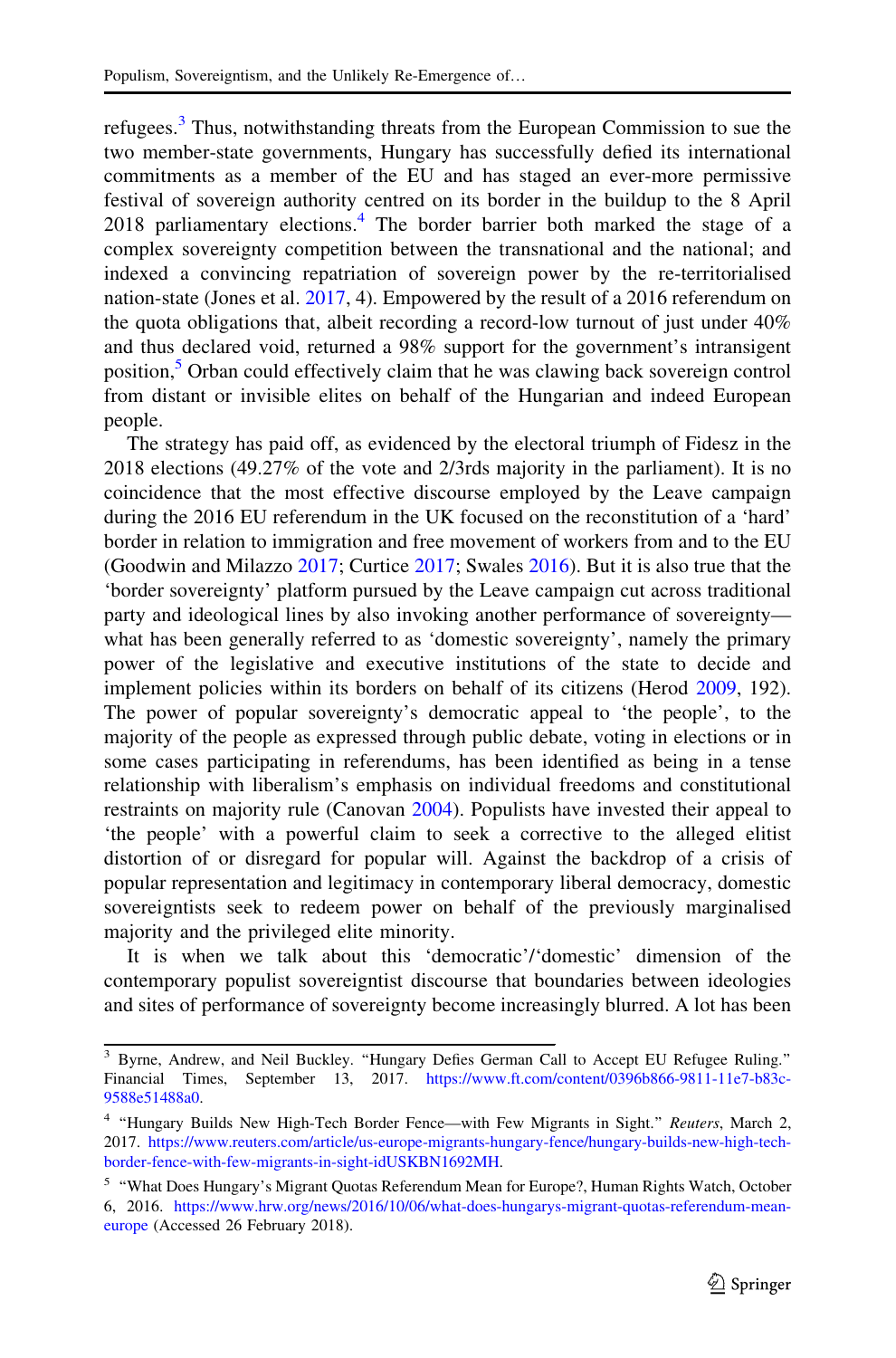said and written about the similarities and differences between the so-called populism of the right and the populism of the left. Mouffe [\(2005](#page-16-0), 67) has argued that the political right enjoys no monopoly on populism and that a left-wing populism is possible and is needed urgently in these anti-democratic times. E´tienne Balibar has called for a progressive antidote, inspiring and popular enough to weaken the current appeal of exclusive hyper-nationalist and often racist populism of the radical right; in essence, he has sung the praises of a positive populism that sees in the redemption of popular sovereignty the end to the disempowerment of the people by unaccountable regimes (Balibar [2017](#page-15-0)). It would of course be heuristically unhelpful to simply conflate these rather different counter-propositions that derive from antidiametrical views on the membership of 'the people' and the modalities of power reclaimed on its behalf (Stavrakakis [2014,](#page-17-0) 512–514). Nevertheless, in heeding Balibar's call to develop an inspiring counter-populism that addresses popular frustrations but channels them into inspiring progressive action and the reclaims the discursive terrain of sovereignty from the far-right, democratic sovereigntists of the left have ended up injecting legitimacy to the old project of re-territorialising the power of the nation-state.

Much that Balibar has evangelised a transnational framework for his positive and emancipatory left-wing populism (Panayotu [2017](#page-16-0)), the borders of existing nationstates have become an unlikely meeting point between the two competing populist projects. While one side sees the border in terms of defence against the corroding effects of neo-liberal economics, right-wing populists embrace it as the absolute filter of the future membership of the bounded (national) community. For democratic sovereigntist movements like Podemos in Spain, clawing political control back to the level of the nation-state may be more accurately explained as an interim strategy of reversing disempowerment in favour of an emancipatory and inclusive political vision of popular sovereignty (Briziarelli [2017;](#page-15-0) Vittori [2017;](#page-17-0) Kioupkiolis [2016\)](#page-16-0). By contrast, the populist sovereigntism of radical right-wing movements like the Front National or the Party for Freedom (PVV) in The Netherlands aspires to the reterritorialisation of sovereign power and the exclusive redefinition of a homogeneous people as the endpoint of a counter-utopian vision (Lahav [2004;](#page-16-0) Pauwels [2014](#page-17-0); Vossen [2016\)](#page-17-0). Still, however different the their performances of sovereignty, the two projects converge on the reinvention of the border—symbolic and physical—of the existing nation-states as the marker of redeemed sovereignty. For the left-wing sovereigntists, the road to the constitution of the desired transnational demos may prove longer, more copious and twisted than originally expected (Moffitt [2017\)](#page-16-0). In the meantime, the re-territorialised sovereignty of the nation-state may prove a cogent, highly attractive, and thus resilient common denominator for sovereigntists across the ideological divide, just like nationalism had always lay at various critical intersections of left- and right-wing projects of Euro-scepticism (Halikiopoulou et al. [2012\)](#page-15-0).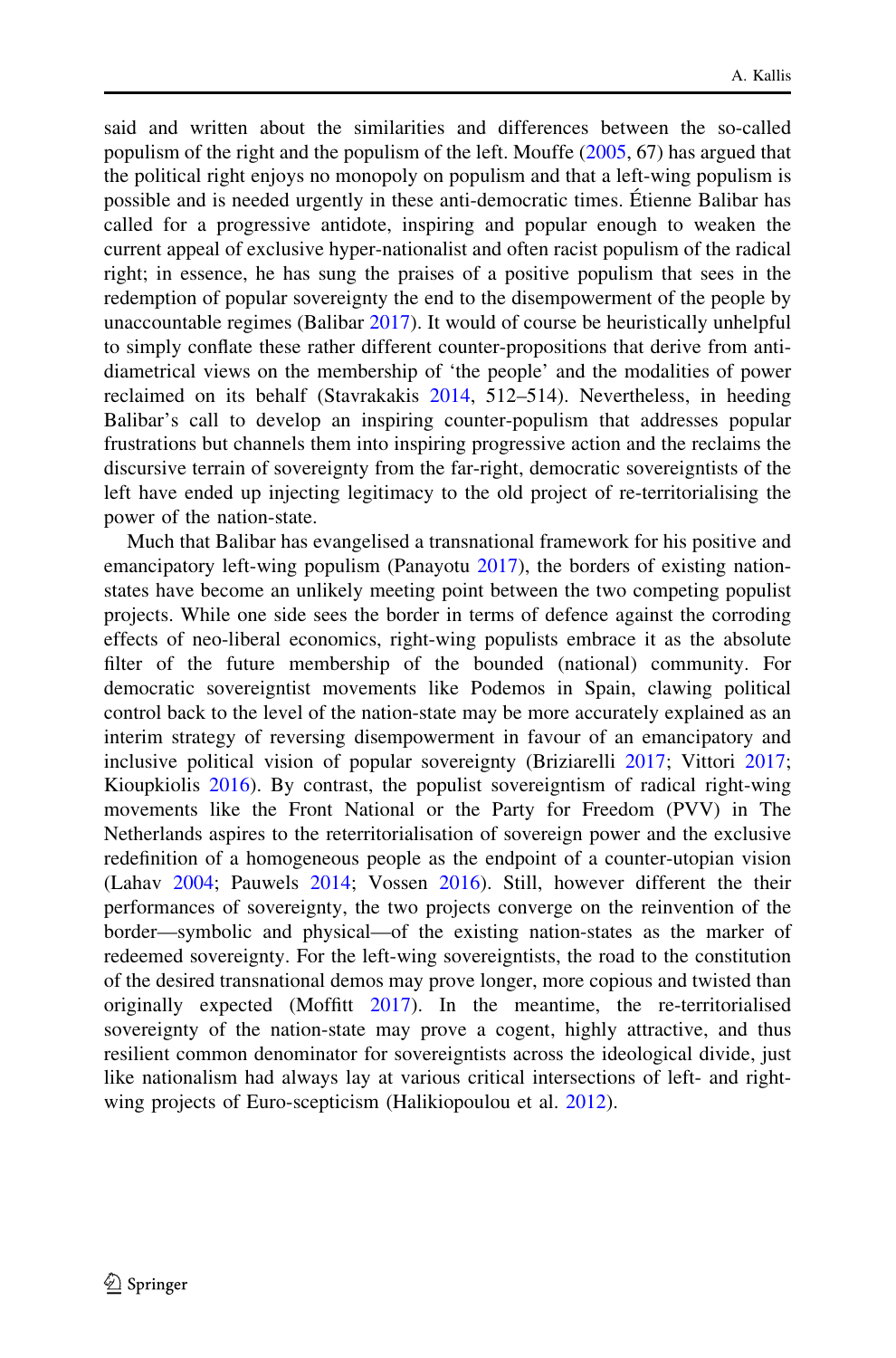#### <span id="page-14-0"></span>4 Conclusions

Between critiques of globalisation and internationalism, of transnational or supranational or even federal reconfigurations of power and of eroded identities, the territorial nation-state has somehow managed to emerge as the unlikely survivor of the backlash against the post-war liberal global order. Sovereigntism—the belief in the uncontested primacy of national-level politics and the call to recover *at this precise* level (institutionally as well as territorially) power that has slipped away to more distant and diffuse layers of governance—has emerged as one of the primary ideological-political fault lines of contemporary politics, cutting across conventional left–right divides. This sovereigntist perspective is the primary beneficiary of a multifaceted populist critique of globalisation and the demise of the premise of 'postsovereignty' that was so in vogue only two decades ago. It is benefitting from lying at the point of intersection between rival populist projects of re-defining and allegedly re-empowering the community of 'the people' against distant, detached or unaccountable elites. It is also benefitting from a strong preference for reconceptualising sovereign power along defensive territorial lines, clawing back control behind recognisable frontiers of existing states, on behalf of popular communities residing within the contours of established nation-states. Of course differences between leftand right-wing populist sovereigntist projects are too important not to mention differences in the definition and scope of 'the people', in the character of 'the elites' that are targeted, and in the desired effects of the recovered power. Furthermore, for right-wing populists the re-territorialised sovereignty of the nation-state is the ideologically desired endpoint of their angry politics of backlash, while for their leftwing counterparts it is at best an interim position of pragmatic retrenchment en route to a favoured transnational redefinition of the re-empowered demos. Nevertheless, in the *short* term the two populist projects have sought to stage their performances of sovereigntist redemption on, behind or inside the borders of the nation-states. In their different ways, the reinstatement of hard borders against refugees and immigrants, the 'taking back control' from international or supranational institutions in the name of empowering the demos, the targeting of diverse 'out-groups' in the context of a zerosum competition for power—all preface a plagiarised spectacle of territorial sovereignty that exudes angst, disorientation, and an exhausted political imaginary typical of an uncertain interregnum (Brown [2017](#page-15-0), 51; Pabst [2018](#page-16-0)).

Open Access This article is distributed under the terms of the Creative Commons Attribution 4.0 International License ([http://creativecommons.org/licenses/by/4.0/\)](http://creativecommons.org/licenses/by/4.0/), which permits unrestricted use, distribution, and reproduction in any medium, provided you give appropriate credit to the original author(s) and the source, provide a link to the Creative Commons license, and indicate if changes were made.

## References

Agnew, J. 2005. Sovereignty Regimes: Territoriality and State Auhtority in Contemporary World Politics. Annals of the Association of American Geographers 95: 437–461.

Arditi, B. 2007. Politics on the Edges of Liberalism: Difference, Populism, Revolution, Agitation. Edinburgh: Edinburgh University Press.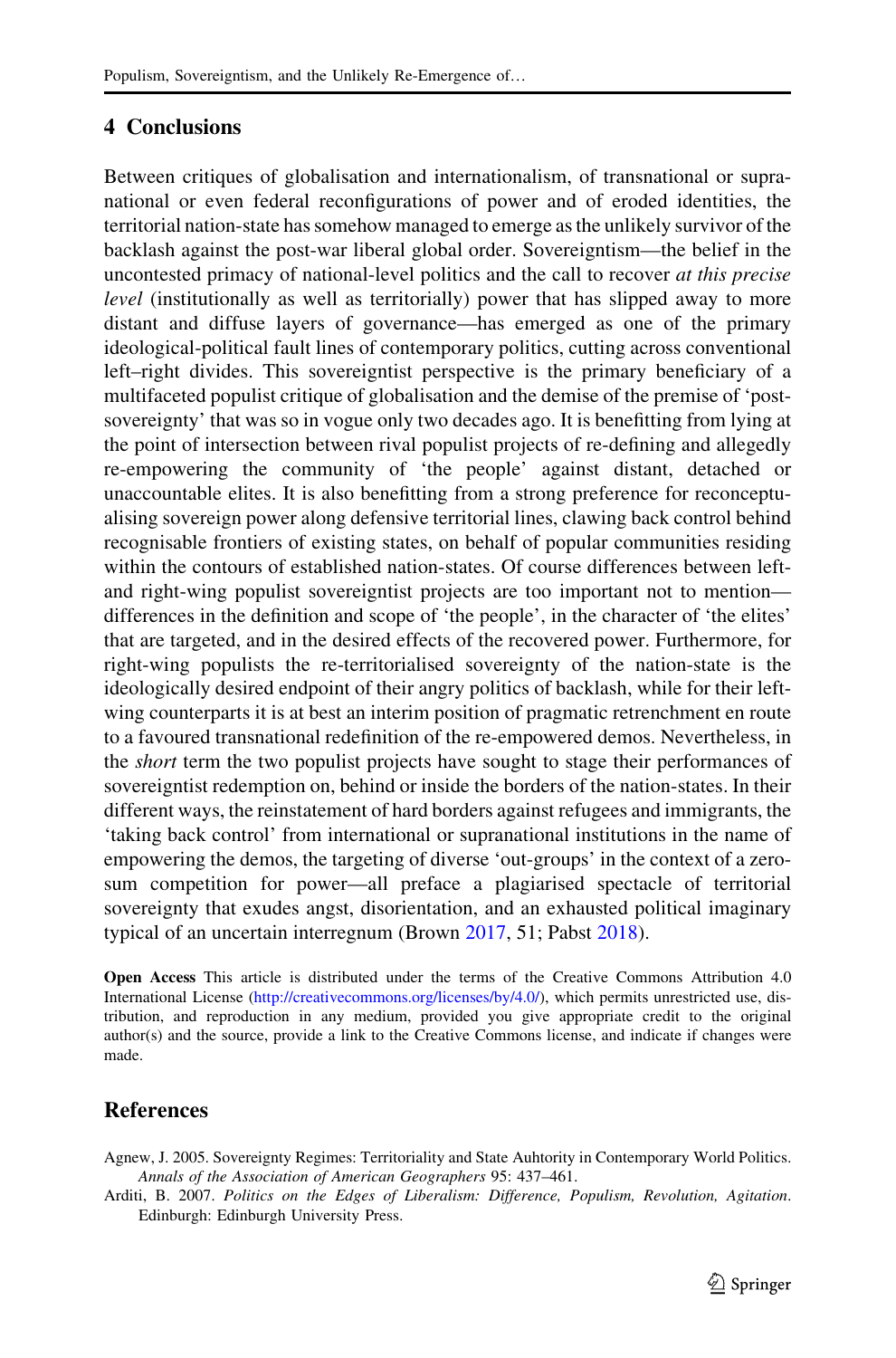- <span id="page-15-0"></span>Auer, Stefan. 2017. Sovereignty Bites Back How Did We Get Here? In Brexit: Sociological Responses, ed. William Outhwaite, 41–53. London: Anthem Press.
- Balibar, Etienne. (2017, January 3). Populisme : au miroir américain. Libération. [http://www.liberation.fr/](http://www.liberation.fr/debats/2017/01/03/populisme-au-miroir-americain_1538875) [debats/2017/01/03/populisme-au-miroir-americain\\_1538875](http://www.liberation.fr/debats/2017/01/03/populisme-au-miroir-americain_1538875). Accessed 3 March2018.
- Barnett, Michael. 1996. Sovereignty, Nationalism, and Regional Order in the Arab States System. In State Sovereignty as Social Construct, ed. Cynthia Weber and Thomas J. Biersteker, 148–189. Cambridge: Cambridge University Press.
- Berdyaev, N. 2009. The End of Our Time: Together with an Essay on the General Line of Soviet Philosophy. San Rafael, CA: Semantron Press.
- Betz, Hans-George. 1993. The New Politics of Resentment: Radical Right-Wing Populist Parties in Western Europe. Comparative Politics 25: 413–427.
- Blü, Ingolfur, and Felix Butzlaff. 2018. Rethinking Populism: Peak Democracy, Liquid Identity and the Performance of Sovereignty Towards a Shift of Perspective. European Journal of Social Theory 21:  $1 - 21$ .
- Boyce, Robert. 2009. The Great Interwar Crisis and the Collapse of Globalization. Basingstoke: Palgrave.
- Briziarelli, Marco. 2017. Podemos' Twofold Assault on Hegemony: The Possibilities of the Post-Modern Prince and the Perils or Passive Revolution. In Podemos and the New Political Cycle: Left-Wing Populism and Anti-Establishment Politics, ed. Oscar Garcia Agustin and Marco Briziarelli, 97–122. Palgrave: Basingstoke.

Brown, Wendy. 2017. Walled States, Waning Sovereignty. Cambridge, MA: MIT Press.

- Brown, Wendy. 2010. Walled State, Waning Sovereignty. New York, MA: Zone Books.
- Canovan, Margaret. 2004. Populism for Political Theorists? Journal of Political Ideologies 9(3): 241–252.
- Carr, E.H. 1945. Nationalism and After. London: Macmillan.
- Charvet, J., and E. Kaczynska-Nay. 2008. The Liberal Project and Human Rights: The Theory and Practice of a New World Order. Cambridge: Cambridge University Press.
- Cuchillo, Montserrat. 2006. The End of Sovereignty? A Transatlantic Perspective. In The End of Sovereignty? A Transatlantic Perspective, ed. David J. Eaton, 97–128. Hamburg: LIT Verlag.
- Curtice, John. 2017. Why Leave Won the UK's EU Referendum. JCMS: Journal of Common Market Studies 55(1S): 19–37.
- De Spiegeleire, Stephan, Clarissa Skinner, and Tim Sweijs. 2017. The Rise of Populist Sovereignism. The Hague: Centre for Strategic Studies (HCSS).
- de la Torre, Carlos. 2014. The Promise and Perils of Populism: Global Perspectives. Lexington: University Press of Kentucky.
- de la Torre, Carlos. 2016. Populism and the Politics of the Extraordinary in Latin America. Journal of Political Ideologies 21: 121–139.
- di Tella, Torcuato S. 1997. Populism Into the Twenty-First Century. Government and Opposition 32: 187–200.
- Dobrescu, P. 2017. The Century of the Emerging World: Development with a Vengeance. Cambridge: Cambridge Scholars Publishing.
- Fawcett, E. 2015. Liberalism: The Life of an Idea. Princeton, NJ: Princeton University Press.
- Fukuyama, Francis. 2006. The End of History and the Last Man. New York: Free Press.
- Ganster, P. and D.E. Lorey (eds.). 2005. Borders and Border Politics in a Globalizing World. Lanham, MD: SR Books.
- Goodhart, Michael, and Stacy Bondanella Taninchev. 2011. The New Sovereigntist Challenge for Global Governance: Democracy Without Sovereignty. International Studies Quarterly 55: 1047-1068.
- Goodwin, Matthew, and Caitlin Milazzo. 2017. Taking Back Control? Investigating the Role of Immigration in the 2016 Vote for Brexit. The British Journal of Politics and International Relations 19: 450–464.
- Guéhenno, Jean-Marie. 1995. The End of the Nation-State. Minneapolis: University of Minnesota Press.
- Halikiopoulou, Daphne, Kyriaki Nanou, and Sofia Vasilopoulou. 2012. The Paradox of Nationalism: The Common Denominator of Radical Right and Radical Left Euroscepticism. European Journal of Political Research 51: 504–539.
- Hankiss, Elemer. 1999. Globalization and the End of the Nation State? World Futures 53: 135–147.
- Herod, Andrew. 2009. Geographies of Globalization. A Critical Introduction. Malden, MA: Wiley-Blackwell.
- Hinsley, F.H. 1986. Sovereignty. 2nd ed. Cambridge: Cambridge University Press.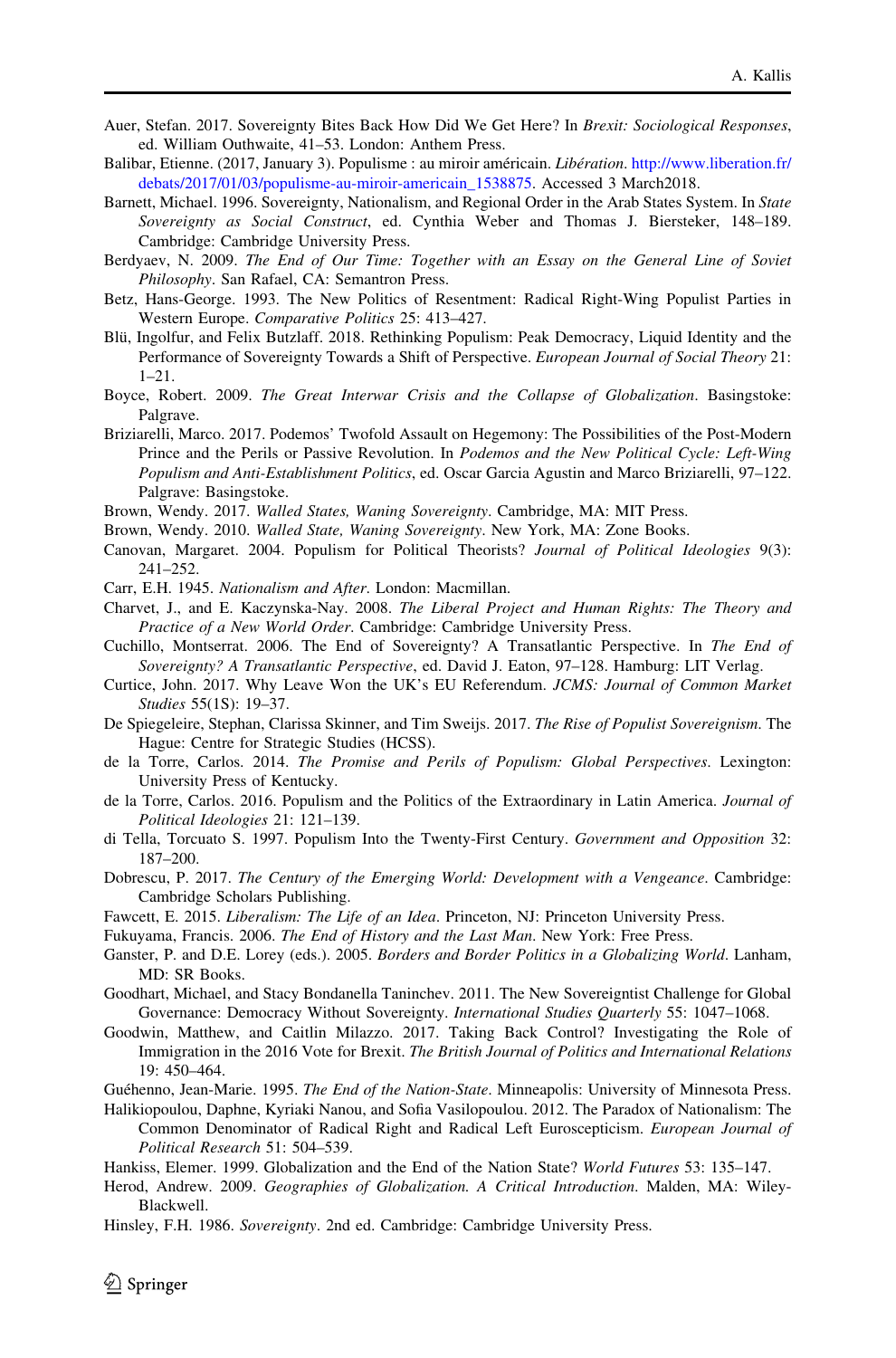- <span id="page-16-0"></span>Jones, Reece, Corey Johnson, Wendy Brown, Gabriel Popescu, Polly Pallister-wilkins, Alison Mountz, Emily Gilbert, Reece Jones, Corey Johnson, and Wendy Brown. 2017. Interventions on the State of Sovereignty at the Border. Political Geography 59: 1–10.
- Judis, J.B. 2016. The Populist Explosion: How the Great Recession Transformed American and European Politics. New York: Columbia Global Reports.
- Kaltwasser, C.R. 2015. Explaining the Emergence of Populism in Europe and the Americas. In The Promise and Perils of Populism: Global Perspectives, ed. Carlos de la Torre, 189–227. Lexington: University Press of Kentucky.
- Kioupkiolis, Alexandros. 2016. Podemos: The Ambiguous Promises of Left-Wing Populism in Contemporary Spain. Journal of Political Ideologies 21: 99–120.
- Krasner, Stephen D. 2001. Rethinking the Sovereign State Model. Review of International Studies 27: 17–42.
- Kumar, Krishan. 1987. Utopia and Anti-utopia in Modern Times. Oxford: Blackwell.
- Laclau, Ernesto. 2005. On Populist Reason. London: Verso.
- Ladi, Z. 2007. The Great Disruption. Cambridge: Polity.
- Laffan, B., R.O. Donnell, and M. Smith. 2013. Europe's Experimental Union: Rethinking Integration. London: Routledge.
- Lahav, G. 2004. Immigration and Politics in the New Europe: Reinventing Borders. Cambridge: Cambridge University Press.
- Levitas, Ruth. 1990. The Concept of Utopia. Utopianism and Communitarianism. Syracuse, NY: Syracuse University Press.
- Longo, M. 2017. The Politics of Borders: Sovereignty, Security, and the Citizen after 9/11. Problems of International Politics. Cambridge: Cambridge University Press.
- MacCormick, Neil. 2002. Questioning Sovereignty: Law, State, and Nation in the European Commonwealth. Oxford: Oxford University Press.
- MacCormick, Neil. 1993. Beyond the Sovereign State. The Modern Law Review 56: 1–18.
- Mair, Peter. 2013. Ruling the Void: The Hollowing of Western Democracy. London: Verso.
- Mann, Michael. 1997. Has Globalization Ended the Rise and Rise of the Nation-State? Review of International Political Economy 4: 472–496.
- Mann, Michael. 2004a. Fascists. Cambridge: Cambridge University Press.
- Mann, Michael. 2004b. The Dark Side of Democracy: Explaining Ethnic Cleansing. Cambridge: Cambridge University Press.
- Moffitt, Benjamin. 2016. The Global Rise of Populism: Performance, Political Style, and Representation. Stanford, CA: Stanford University Press.
- Moffitt, Benjamin. 2017. Transnational Populism? Representative Claims, Media and the Difficulty of Constructing a Transnational 'People'. Javnost 24: 409–425.
- Mostov, Julie. 2008. Soft borders: Rethinking Sovereignty and Democracy. Basingstoke: Palgrave.
- Mouffe, Chantal. 2005. 'The "End of Politics" and the Challenge of Right-Wing Populism. In *Populism* and the Mirror of Democracy, ed. Francisco Panizza, 50–71. London: Verso.
- Mudde, Cas, and Cristo´bal Rovira Kaltwasser. 2012. Exclusionary vs. Inclusionary Populism: Comparing Contemporary Europe and Latin America. Government and Opposition 48: 147–174.
- Mudde, Cas, and Cristóbal Rovira Kaltwasser. 2013. Populism. In The Oxford Handbook of political Ideologies, ed. Michael Freeden, Lyman Tower Sargent, and Marc Stears, 493–512. Oxford: Oxford University Press.
- Mudde, Cas. 2004. The Populist Zeitgeist. Government and Opposition 39: 542–563.
- Mudde, Cas. 2017. Populism: An Ideational Approach. In The Oxford Handbook of Populism, ed. C.R. Kaltwasser, P.A. Taggart, P.O. Espejo, and P. Ostiguy, 27–47. Oxford: Oxford University Press.
- Murphy, Alexander B. 1996. The Sovereign State System as Political-Territorial Ideal: Historical and Contemporary Considerations. In State Sovereignty as Social Construct, ed. Cynthia Weber and Thomas J. Biersteker, 81–120. Cambridge: Cambridge University Press.
- Oduntan, Gbenga. 2015. International Law and Boundary Disputes in Africa. London: Routledge.
- Osiander, Andreas. 2001. Sovereignty, International Relations, and the Westphalian Myth. International Organization 55: 251–287.
- Pabst, A. 2018. A Post-Liberal World? Constructive Alternatives to Liberal Globalisation Amid the Threat of Neo-Fascism. DOC Research Institute. [https://doc-research.org/post-liberal-world/.](https://doc-research.org/post-liberal-world/) 5 May 2018.
- Panayotu, P. 2017. Towards a Transnational Populism: A Chance for European Democracy (?). POPULISMUS Working Papers 5: 1–23.